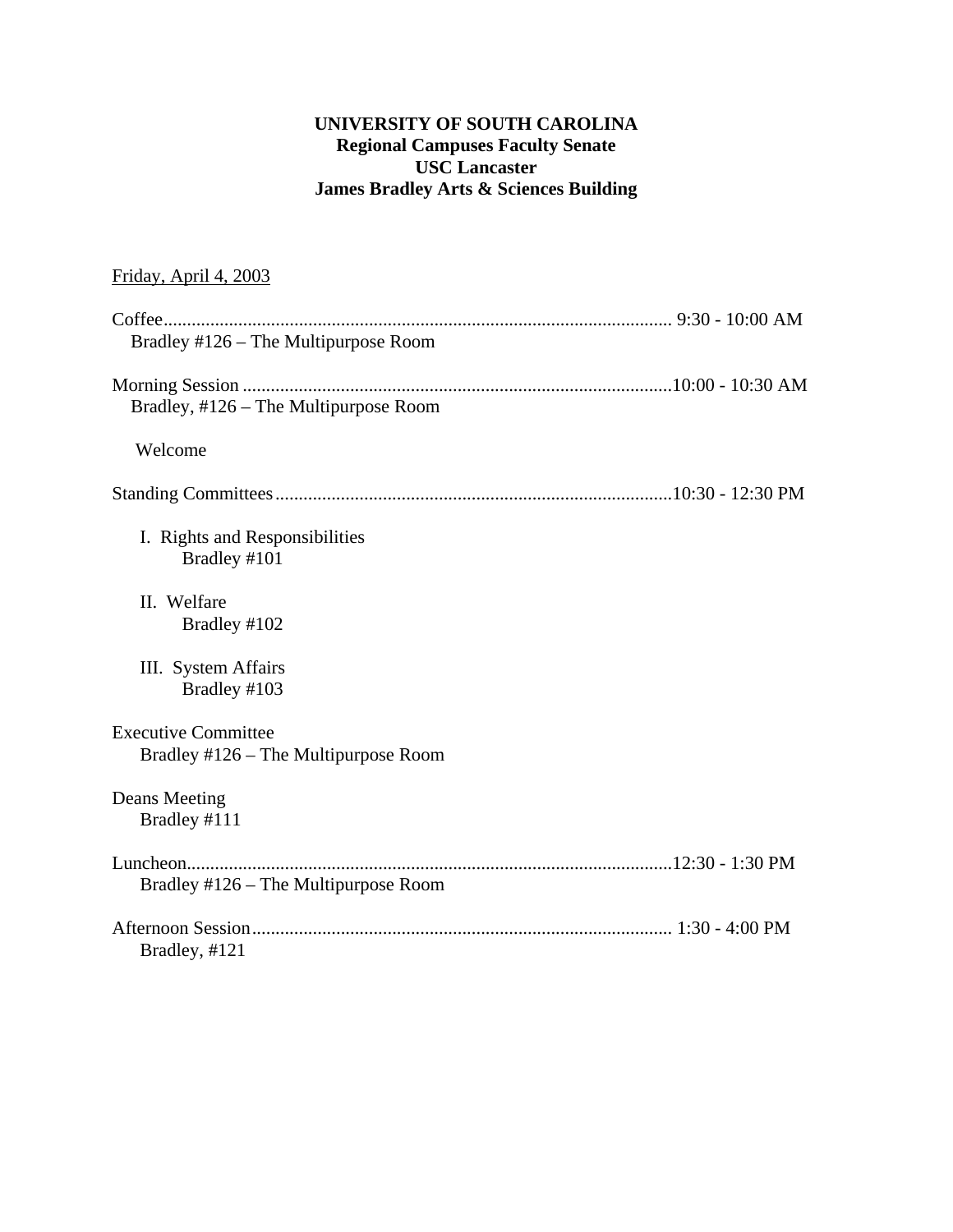# **AGENDA**

- I. Call to Order
- II. Correction/Approval of Minutes: February 7, 2003 USC Salkehatchie
- III. Reports from University Officers
	- A. Dr. Chris P. Plyler, Vice Provost and Executive Dean
	- B. Dr. Carolyn A. West, Associate Vice Provost
	- C. Assistant Vice Provost for Continuing Education Academic Credit Programs
	- D. Regional Campus Deans
- IV. Reports from Standing Committees
	- A. Rights and Responsibilities Professor Bob Costello
	- B. Welfare Professor Roberto Refinetti
	- C. System Affairs Professor Lori Harris
- V. Executive Committee Professor Nancy Washington
- VI. Reports from Special Committees
	- A. Committee on Libraries Professor Eric Reisenauer
	- B. Committee on Curricula and Courses Professor Chris Borycki
	- C. Committee on Faculty Welfare Professor Linda Allman
	- D. Faculty-Board of Trustees Liaison Committee Professor John Logue
	- E. Research and Productive Scholarship Committee Professor Pearl Fernandes
	- F. Other Committees
		- 1. Conflict of Interest Committee Professor Dave Bowden
		- 2. Regional Campuses Academic Advisory Council Professor John Logue
- VII. Special Orders & Elections
- VIII. Unfinished Business
- IX. New Business
- X. Announcements
- XI. Adjournment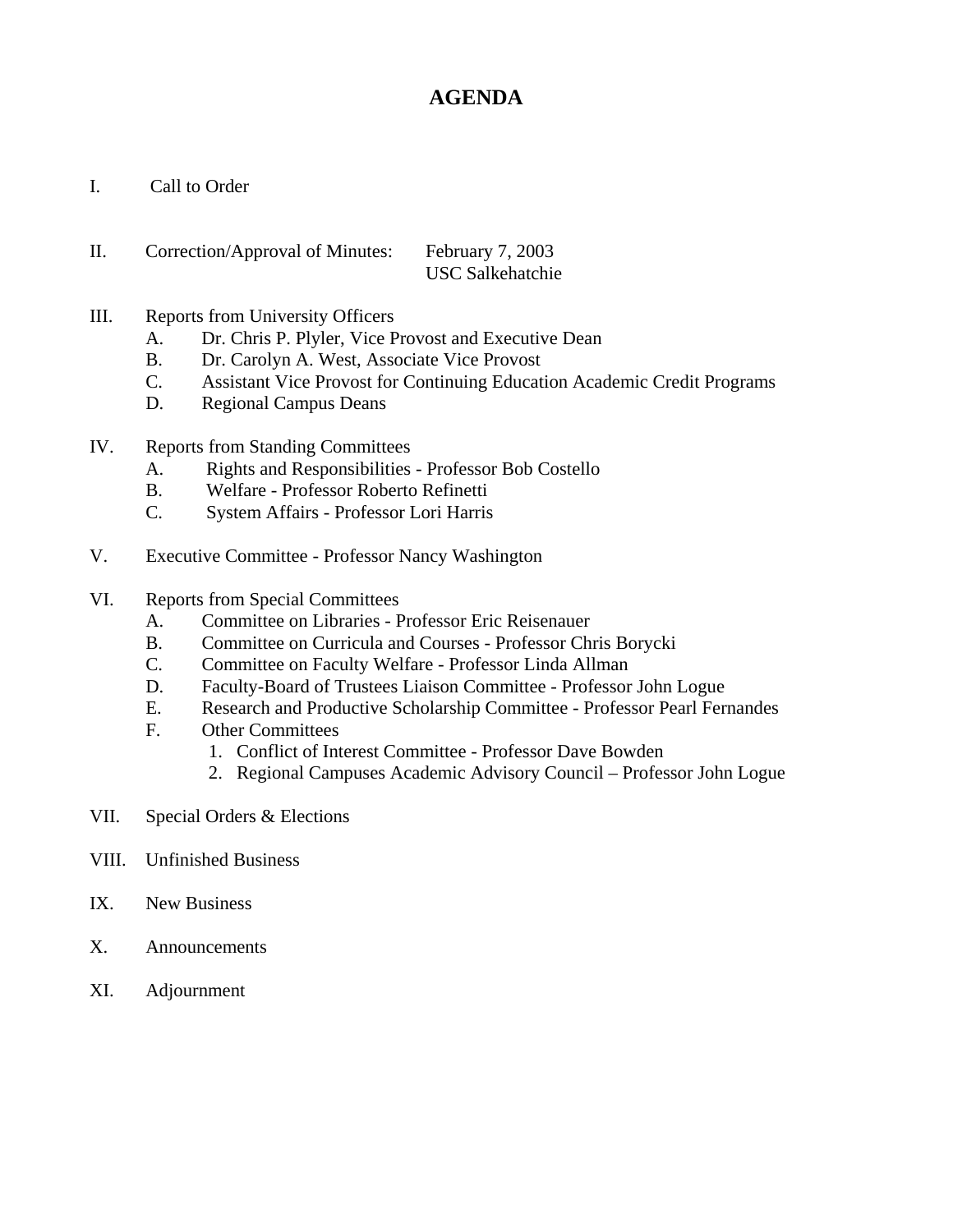Minutes of the University of South Carolina Regional Campuses Faculty Senate USC Lancaster James Bradley Arts & Sciences Building 4 April 2003

### **Morning Session**

The Chair, Professor John Logue, convened the Regional Campuses Faculty Senate at USC Lancaster at 10:00 a.m. and introduced Professor John Catalano, Dean of USC Lancaster. Professor Catalano welcomed the Senators, provided particulars of the meeting locations, and invited Senators to tour the newly expanded Medford Library. Professor Logue then introduced Wayne Chilcote (Salkehatchie), Chair of the Nominating Committee and Immediate Past Chair, who read out the slate of nominees for the 2003-2004 Regional Campuses Faculty Senate Elections:

| Vice Chair/Chair Elect:                        | Kate Fritz (Continuing Education |  |
|------------------------------------------------|----------------------------------|--|
|                                                | Academic Credit Programs)        |  |
| Secretary:                                     | Lisa Rashley (Lancaster)         |  |
| Member-at-Large of the Executive Committee:    | Peter Murphy (Union)             |  |
| Faculty-Board of Trustees Liaison Committee:   | John Logue (Sumter)              |  |
| Research and Productive Scholarship Committee: | <b>Todd Scarlett (Lancaster)</b> |  |

Professor Chilcote also announced that nominations would be accepted from the floor for an additional vacancy for the Committee on Curricula and Courses.

Professor Logue then adjourned the Senators for Standing Committee meetings.

### **Afternoon Session**

I. Call to Order

Professor Logue convened the afternoon session of the Regional Campuses Faculty Senate at 12:54, expressing appreciation to USC Lancaster on behalf of the Senate for the hospitality and good food today. Professor Logue also requested that electronic copies of reports be submitted to Dr. Lisa Rashley, who is acting as secretary today, and asked all speakers to identify themselves and their campuses for the minutes.

II. Correction/Approval of Minutes: February 7, 2003

USC Salkehatchie, The Atrium–

Science/Administration Building

The minutes of the February 7, 2003 meeting of the Regional Campuses Faculty Senate were approved as written.

# III. Reports from University Officers

A. Report of the Vice Provost and Executive Dean of the Regional Campuses, Dr. Chris P. Plyler See Attachment 1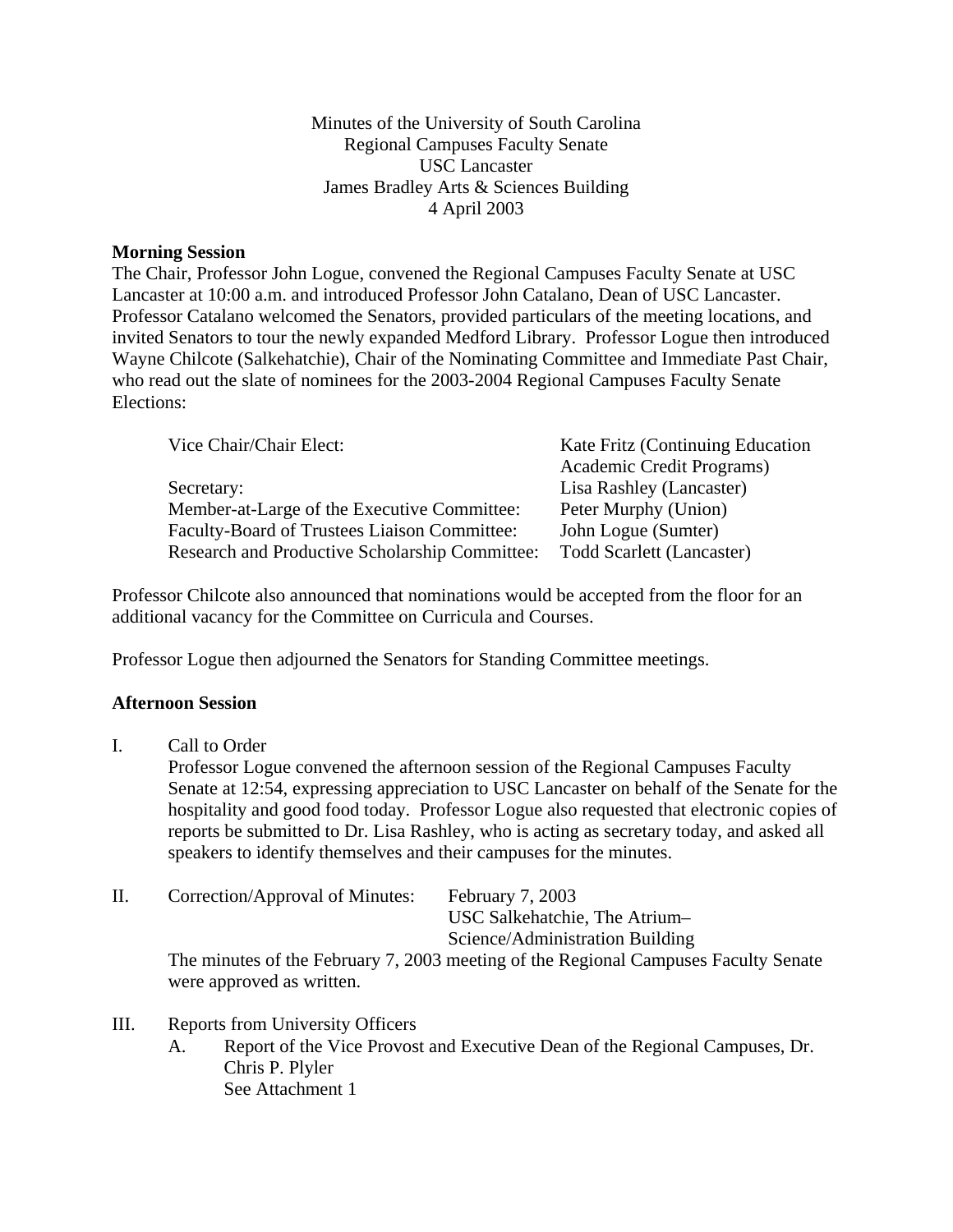Vice Provost Plyler: Mr. Chairman, good afternoon. First of all, I would like to thank Dean Catalano and the faculty and staff at USC Lancaster for hosting the Senate and for the delicious lunch we just enjoyed. For those of you who didn't go to the Wagon Wheel, it was very good, and I appreciate the efforts of the USCL staff.

Just a few bites from the legislative world and then a couple of other announcements, and I'll sit down. Our budget projections remain unchanged for higher education, not just for the University but for the state at large, and it remains to be seen how the Senate version of the budget bill will differ from the that of the House. We all know that we are going into next year under the House version with a 9.88% reduction in budget. I believe that to be conservative. It will probably be worse than that, if not perhaps another reduction at some point during the fall of next academic year. In short, it's going to be another very difficult budget year for higher education and all of state government.

I joined President Sorensen Wednesday in presenting the USC budget to the Senate Finance Committee. We presented scenarios as to how we are coping or adapting to the budget cuts, and we reported on your behalf that many positions remain unfilled; there is considerable deferred maintenance among the campus physical plants, and professional travel has been virtually eliminated. We're holding our own, but the ability to absorb further reductions is getting to be quite difficult. We couched ours as from going from belt tightening to fiscal famine. The situation is a dire as I've experienced since my early years with the University. We're hopeful that the economy will turn around and things will get better.

Your deans have presented tuition recommendations to me. It seems to be changing every week as to what we're going to be able to do, but it looks like a double-digit increase in tuition is going to be absolutely necessary just to sustain our level of funding from last year. It is regretful that we must balance the institutional shortfalls on tuition, yet there is nowhere else to turn. We're not going to compromise the instructional budgets. Dr. Sorensen would like to keep the increases in single digits, but that's not going to be possible on our campuses. Single digit tuition increases are desirable, but on our campuses it doesn't come close to restoring the cuts. There is some consolation for the regional campuses students in that the Lottery Tuition Assistance helps subsidize the tuition they are paying this year and a reduced amount next year. Hopefully that subsidy will continue, but there are no guarantees.

It is my understanding that our campuses will receive the technology appropriation of \$250,000 per campus. President Sorensen, while not the impetus behind USC's effort to separate from the CHE, has repeatedly said that the regional campuses will remain solidly intact with Columbia in whatever decision the University ultimately makes. We read in the paper this week that the initiative seems to be gaining some momentum: Clemson, MUSC, USC. He assures me,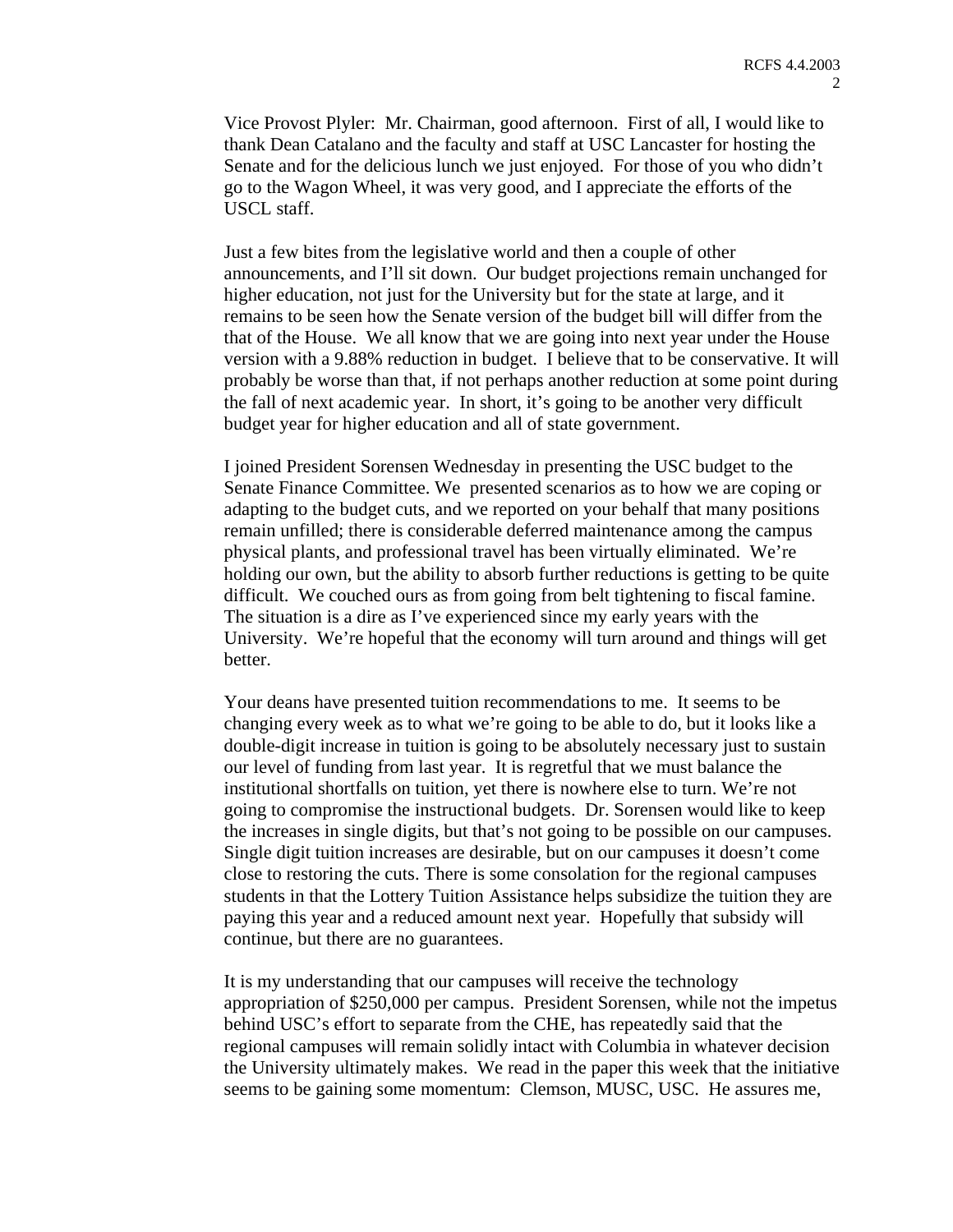and he continues to state publicly that he is not going to splinter the system to accomplish the ideals of the ROC. What that holds for us in terms of governance for us, I don't know—stay tuned.

He has also been very active and public in opposing representative Harry Stille's legislation to combine the regional campuses with the technical college system. And I would urge everyone here to continue to reinforce, with members of your delegations, the fact that our continued existence as campuses of the University of South Carolina hangs in the balance. And should never take our affiliation with the University of South Carolina for granted. This issue used to come up frequently under another Executive Director of the Commission on Higher Education; now it seems that a member of the Legislature has carried on this theme of wanting to merge in the name of trying to reduce duplication which was ironically championed by the former Executive Director in the form of allowing the technical colleges to offer the AA/AS degrees.

With the arrival of Hudson Akin, the University will begin to position itself for perhaps another major fundraising campaign. I am sure that number will be announced over the next year, but it is likely to be larger than the \$500 million dollar campaign which officially concluded last month. It will be imperative to obtain funding from outside sources, so begin to think about strategies for the campuses.

A search committee has been established for the position of Vice President for Health Services, and that search ought to be moving forward fairly quickly. Dr. West could not be with us today as she is attending a College of Liberal Arts retreat, but her written report will follow. The Palmetto College report is being finalized and will be submitted to the Provost no later than the end of next week. Concurrently, with this submission to the Provost, I will send the proposal to the Senate's representative on the Palmetto College advisory group. We continue to revise and improve the proposal and certainly want everyone interested to read it. The proposal consists primarily of recommendations made by the Palmetto College Task Force. Perhaps with a little less on his plate, the Provost will now be able to fully read the proposal and make a recommendation to President Sorensen.

Lastly I would like to thank Professor Roberto Refinetti and the Tenure Promotion Workshop Committee for your efforts thus far in orienting our junior faculty and those tenure-track faculty approaching their penultimate year to the process. I just think it's so important that we be consistent in keeping up with the ever-evolving tenure and promotion process—particularly the guidelines as established in our Manual. It is very important for junior faculty, in particular, to participate in these workshops. We will continue to assist in referring interested P&T candidates to examples of model portfolios and to illustrate what it means for the criteria to be applied successfully. Our workshop is scheduled for May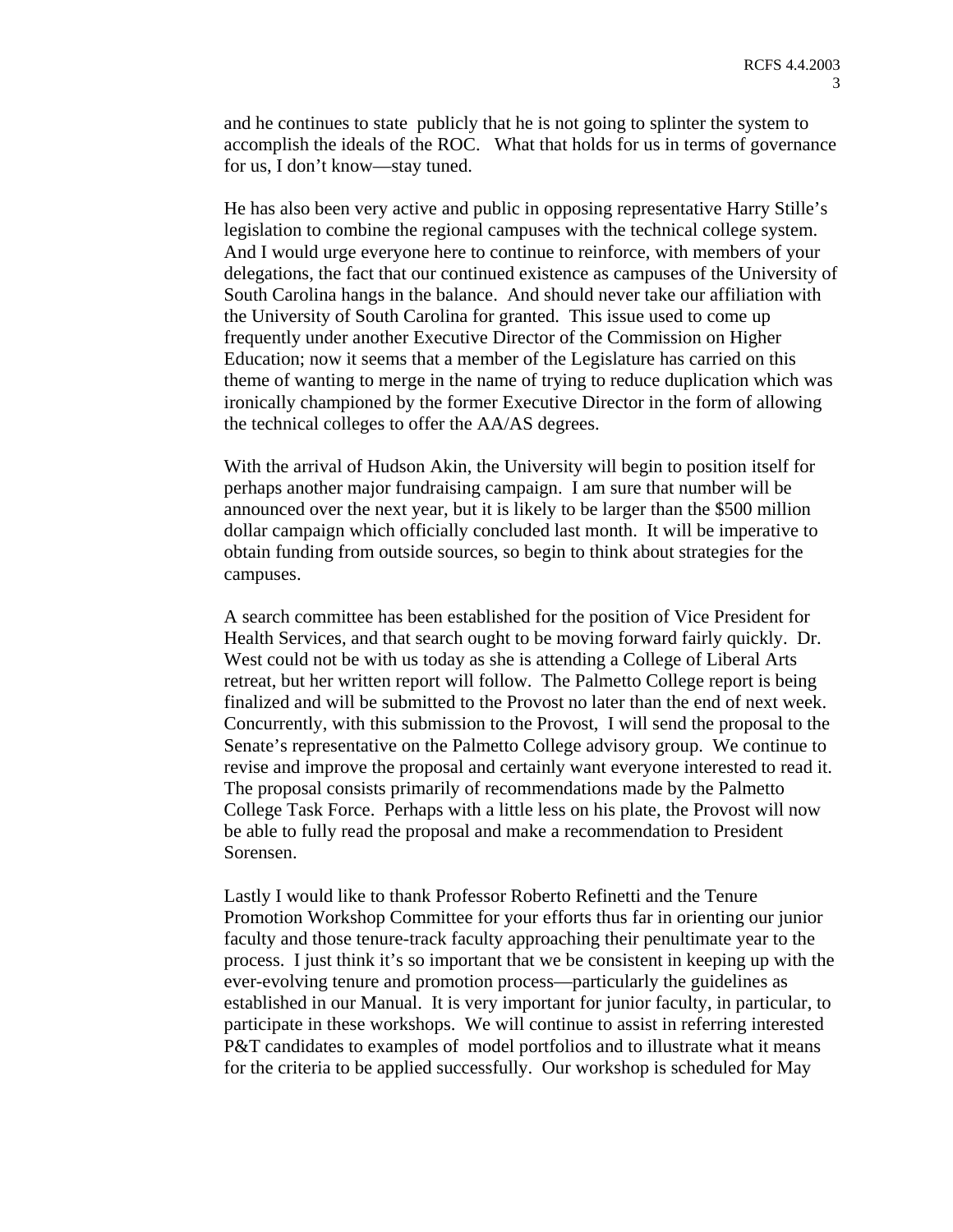12th. To date, two individuals have responded. Please encourage your colleagues to be there.

Roberto Refinetti (Salkehatchie): You mentioned the Palmetto College report; of course I haven't seen it. Is there any estimate of it going on, when it might be moving on?

Plyler: Well, I continue to receive indications from the Provost that it will be approved. He is generally familiar with what we are doing, and I have been keeping him apprised on the findings of the task force. That doesn't mean that it is complete. But we want for the concept to be approved so that we can move forward now and refine all of the fine points and anticipate all the impediments that we're going to need to address. The document is evolving; we learned that from Penn State. And I think it represents the course and degree delivery future of the regional campuses. That does not mean that our campuses are going to be everything to everybody, but there are select upper division and baccalaureate degree programs that are needed in the communities, and if we can anticipate start-up hopefully as early as the fall of 2004, that will be a major accomplishment. To do so will require a dependable distance education infrastructure. A goodly portion of the technology funding earmarked for the campuses will be spent to that end. Dr. Sorensen has not yet read the proposal, but favors the concept and thankfully, other multi-campus university systems have experienced success with this model, so there is no reason that it cannot be implemented in South Carolina.

I appreciate the work of everyone here—particularly those who served on the task force. Without that kind of participation, vigilance and buy-in, it just would not have come to pass. This is a collective effort.

Thank you for your attention and for the good work you continue to do. While we find ourselves in challenging budgetary times, your work continues to be essential in service to students. We'll have commencement shortly, and that is the evidence of the good work that you have done. Applications are up, and it is unfortunate that we aren't funded based on FTE production, but we are, neverthe-less effectively carrying out our mission. Thank you.

- B. Report of the Associate Vice-Provost of the Regional Campuses, Dr. Carolyn **West** No report
- C. Report of the Assistant Vice Provost for Continuing Education Academic Credit Programs, Dr. Sally Boyd Professor Boyd: I want Chris's prognostication on when things will be better, and let's let it be soon. A lot of our attention has gone to dealing with the budget cuts like everybody else's has. We have taken some measures that have not made us happy, but they've been necessary. We actually canceled some Spring II classes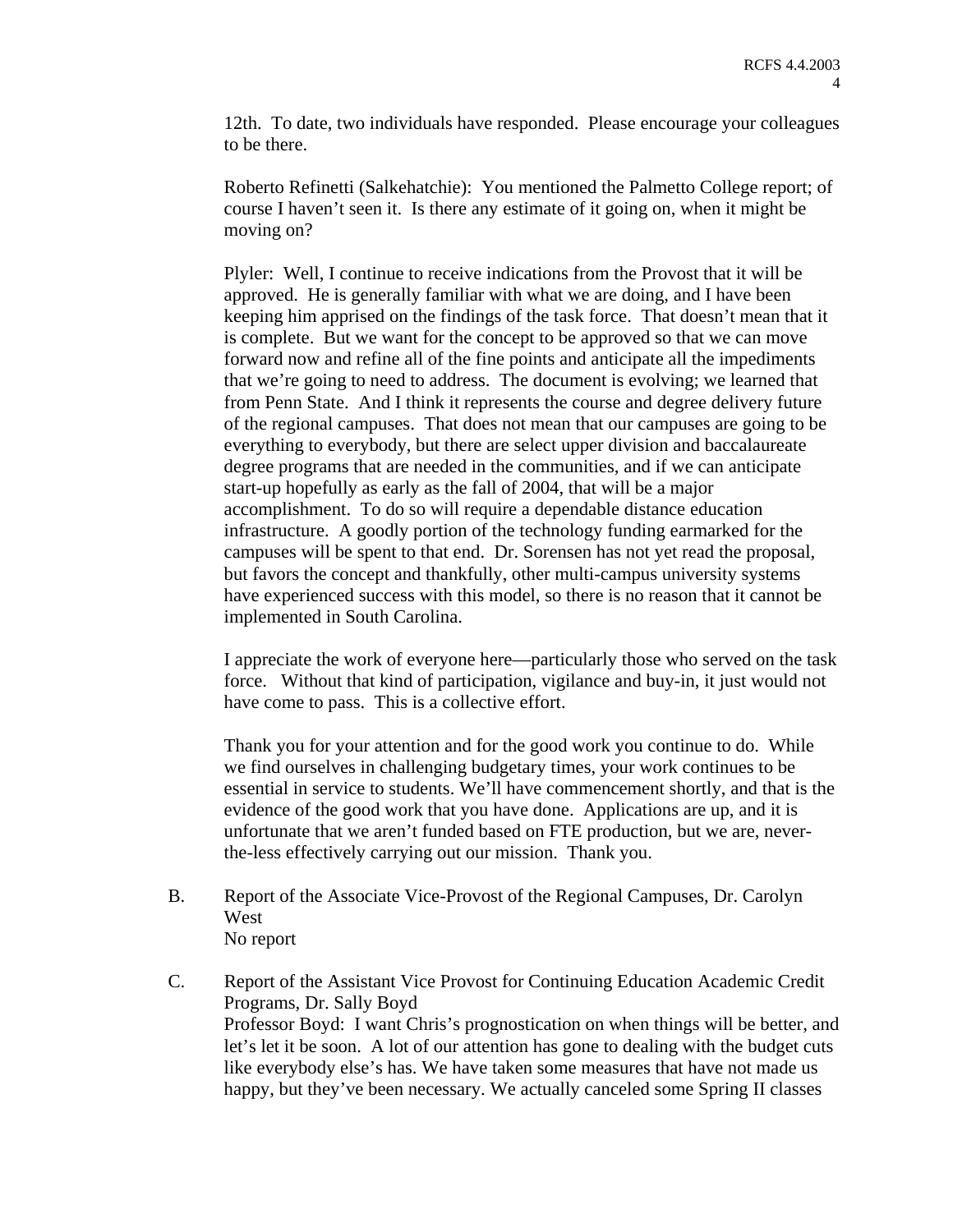that were full of students, which just seems to be a most unfortunate thing to do, but it was the only way to deal with the cut. We were met with very heartening cooperation from faculty members who were affected, faculty members who were willing to increase their class size so that we could try to accommodate those students who were enrolled in classes that were canceled. I'd like to hope that as we go into further difficult times, we can look to the same sense of cooperation that we experienced in this process. I'm not quite sure that is going to be the case. I said that the shame of it was we couldn't meet the budget cut by increasing classes rather than canceling classes. Because if we had offered more sections, we would have gotten more students enrolled in those sections, but that's not the way the system works, so we had to do it the other way. We've also decreased our course offerings for Fall, which decreases services to students and decreases revenue.

But, in the face of all these things that we are doing that are difficult, that make us unhappy, we are also trying to find ways to operate within Value-Centered Management, a completely different structure, different financial structure. We have a proposal in front of the Provost currently that will—I won't go into the whole thing—but if the proposal is accepted, it will allow us to significantly increase adult part-time, evening enrollment. Our idea is that this would be new enrollments to the University, and it would allow us to increase revenue generation, which we are willing to hand back to the University rather than keep ourselves, once we have expenses covered. We're in a world of tremendous amount of uncertainty. There are far more things that we don't know then things that we do know. But, we're trying to be positive, and we're trying to come up with ideas that will work effectively.

I am happy to let you know that our Outstanding Teaching Award this year goes to Chris Robinson, who is an instructor in Sociology. He is in his second ninemonth instructor appointment with us, and he'll be celebrated at the end of this month at a reception on the Columbia campus. Thank you.

- D. Regional Campus Deans
	- 1. USC Lancaster Dean John Catalano See Attachment 2
	- 2. USC Salkehatchie Dean Ann. C. Carmichael See Attachment 3
	- 3. USC Sumter Dean C. Leslie Carpenter See Attachment 4
	- 4. USC Union Dean Jim Edwards See Attachment 5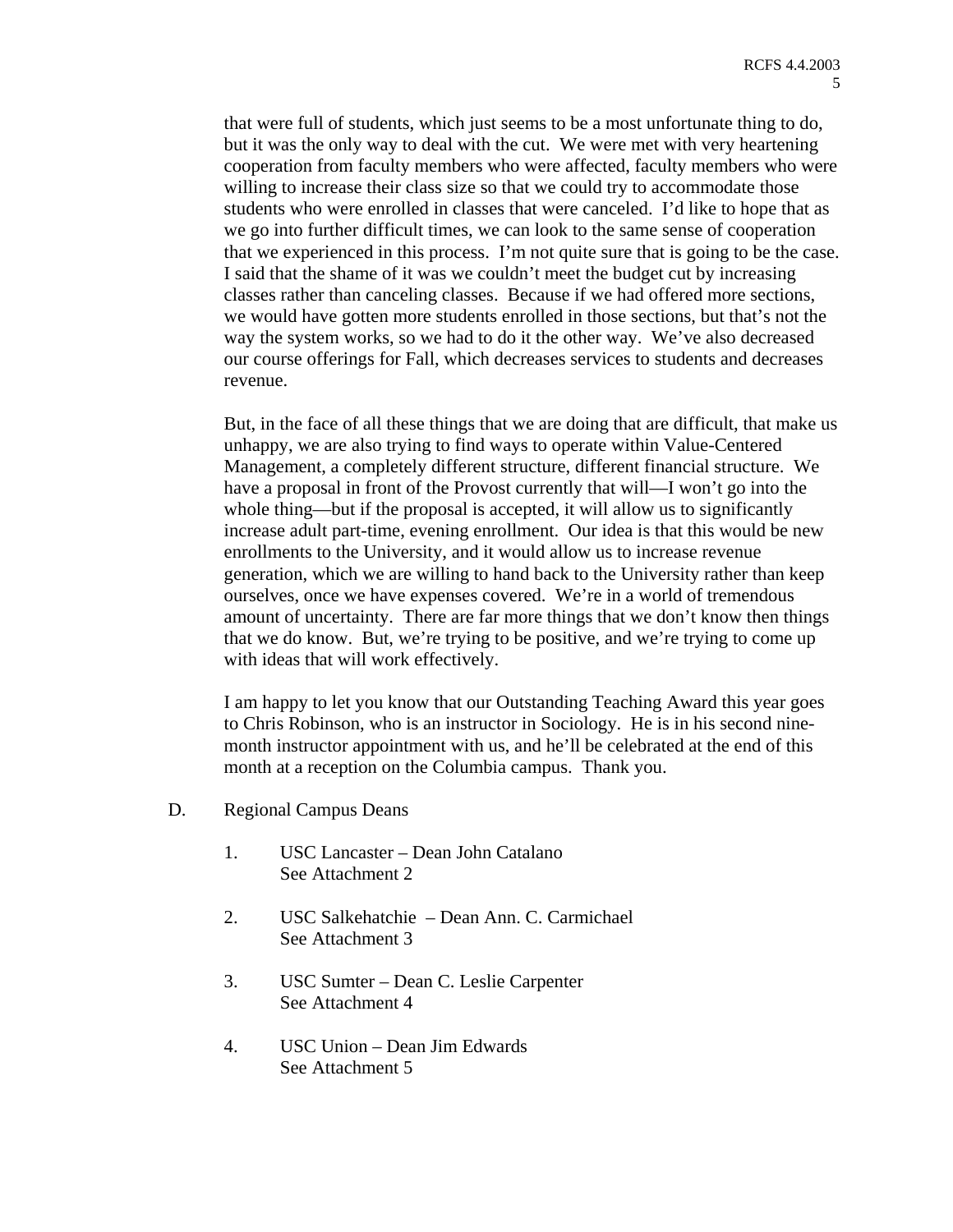- IV. Reports from Standing Committees
	- A. Rights and Responsibilities Professor Danny Faulkner (Lancaster) See Attachment 6
	- B. Welfare Professor Roberto Refinetti (Salkehatchie, Chair) See Attachments 7 & 8
	- C. System Affairs Professor Lori Harris (Lancaster, Chair) See Attachment 9 Professor Harris: Systems Affairs has produced a report on "Faculty Concerns Related to Formation of the Palmetto College." We have been working on this for awhile, and even today we made further revisions of it. But, we had already talked about it at executive committee a few weeks ago.

The very first recommendation that we made in this report was the formation of a Palmetto College Academic Advisory Council, to be a mechanism for ongoing communication between campus faculty representatives and Palmetto College Academic Deans, or whoever will be the academic head of the Palmetto College, to allow for faculty feedback on academic issues. As Dr. Plyler mentioned already, that committee has already been formed; Todd Scarlett from our committee is our representive from System Affairs to that academic council. He made a report on the first meeting, which occurred a couple weeks ago. That meeting basically was just the coming together, announcing the formation of the committee. I would like to read the list of the priorities that we came up with; the entire document is really about eight pages long. But, we came up with just a couple of pages of the most pressing priorities in order, the first of these was the creation of the Advisory Council. Some of these are concerns and expressions of how we see that we would like for the Palmetto College to come about; but in other areas, it's more an expression of "we have this question and we don't have an answer for it." So it's a mixture of those two things, so it is appropriately titled concerns. Please see Attachment 9 for the complete report.

So those are some of the priorities we identified as top concerns among our group and among some other people who saw the report as well. We continue to work on this report; we do believe this is an unfinished document. We even revised it more today, and that's still not the end of it, of course. Because, as we all know, the Palmetto College is still in its formative stage. It's hard to react to things that we don't even know yet what has been decided, so it is an unfinished document. It will continue to be revised, either by us, or by this new Academic Council. That's why we need this person, in the body of our representative Todd Scarlett at the moment, to be the link between the Academic Council and the System Affairs Committee, so we can keep up with what both groups are talking about and so the administration will know what those faculty concerns are.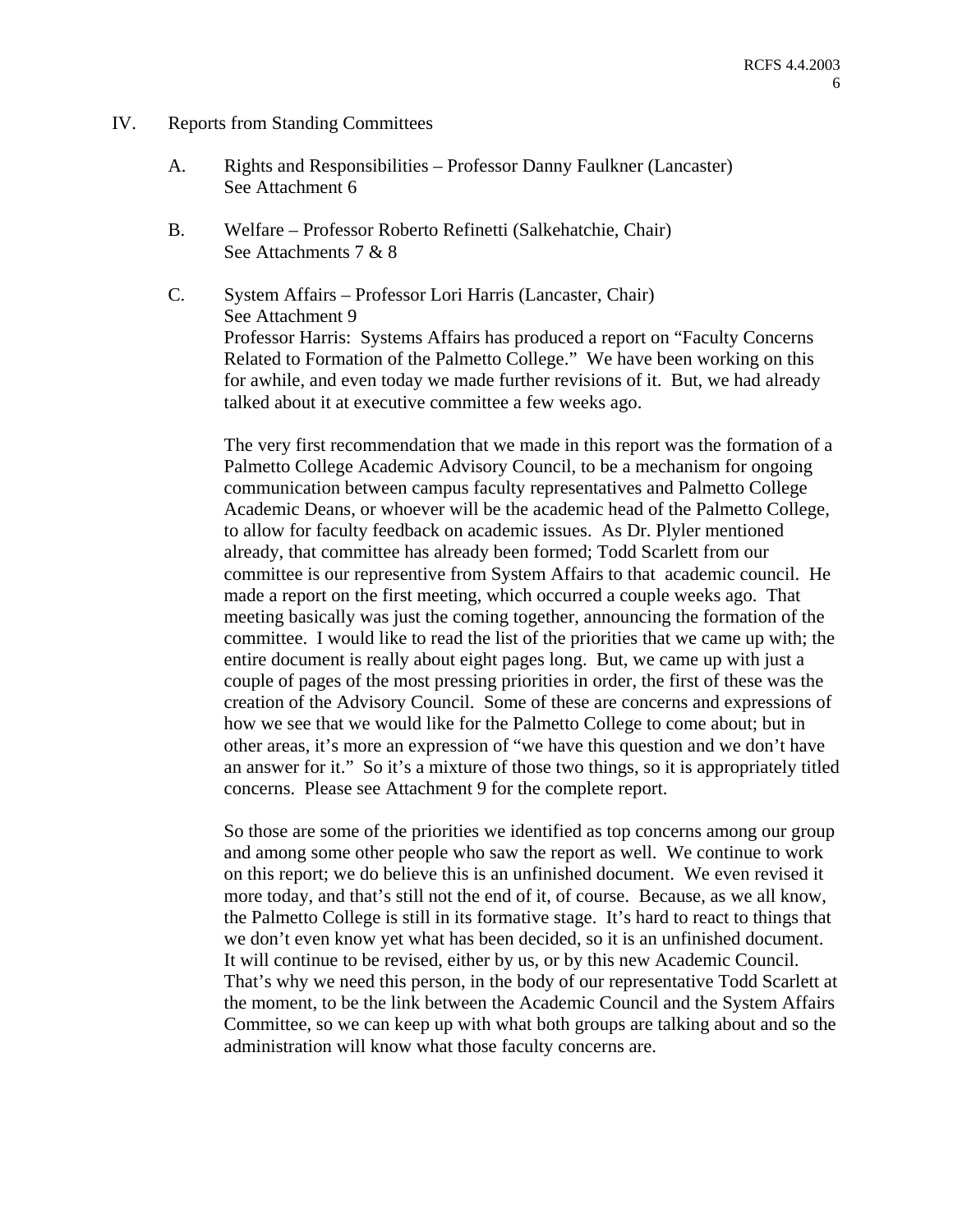Also Todd Scarlett also was the point person for us at the meeting of the Palmetto College Technical Infrastructure organizational meeting on February 28. That group in the end appointed a subcommittee to work on some more fine details, and they are going to come up with a report before the end of spring. The Chair of the System Affairs Committee for 2003-2004 is Pearl Fernandez (Sumter).

Finally, during New Business, System Affairs wants to bring to this body a resolution to endorse sending a representative from the System Affairs Committee to the newly appointed Palmetto College Academic Advisory Council, so that faculty concerns regarding Palmetto College can be communicated to those making decisions about its formation. We will ask for Faculty Senate to vote on this during New Business.

- V. Executive Committee Professor Lisa Rashley (Lancaster, Acting Secretary) See Attachments 10 & 11
- VI. Reports from Special Committees
	- A. Committee on Libraries Professor Eric Reisenauer (Sumter) No report
	- B. Committee on Curricula and Courses Professor Chris Borycki (Sumter) See Attachment 12 Following Professor Borycki's report, some discussion followed regarding how Palmetto College might be affected by the need to have each course approved for delivery via Blackboard rather than in the traditional face-to-face class meeting. Professor Borycki restated her sense that whether Committee approval was required for Blackboard delivery of regional campus courses needed additional investigation.
	- C. Committee on Faculty Welfare Professor Linda Allman (Continuing Education Academic Credit Programs) See Attachment 13
	- D. Faculty-Board of Trustees Liaison Committee Professor John Logue (Sumter) See Attachment 14
	- E. Research and Productive Scholarship Committee Professor Pearl Fernandes (Sumter) No report
	- F. Other Committees
		- 1. Conflict of Interest Committee Professor Dave Bowden (Continuing Education Academic Credit Programs) No report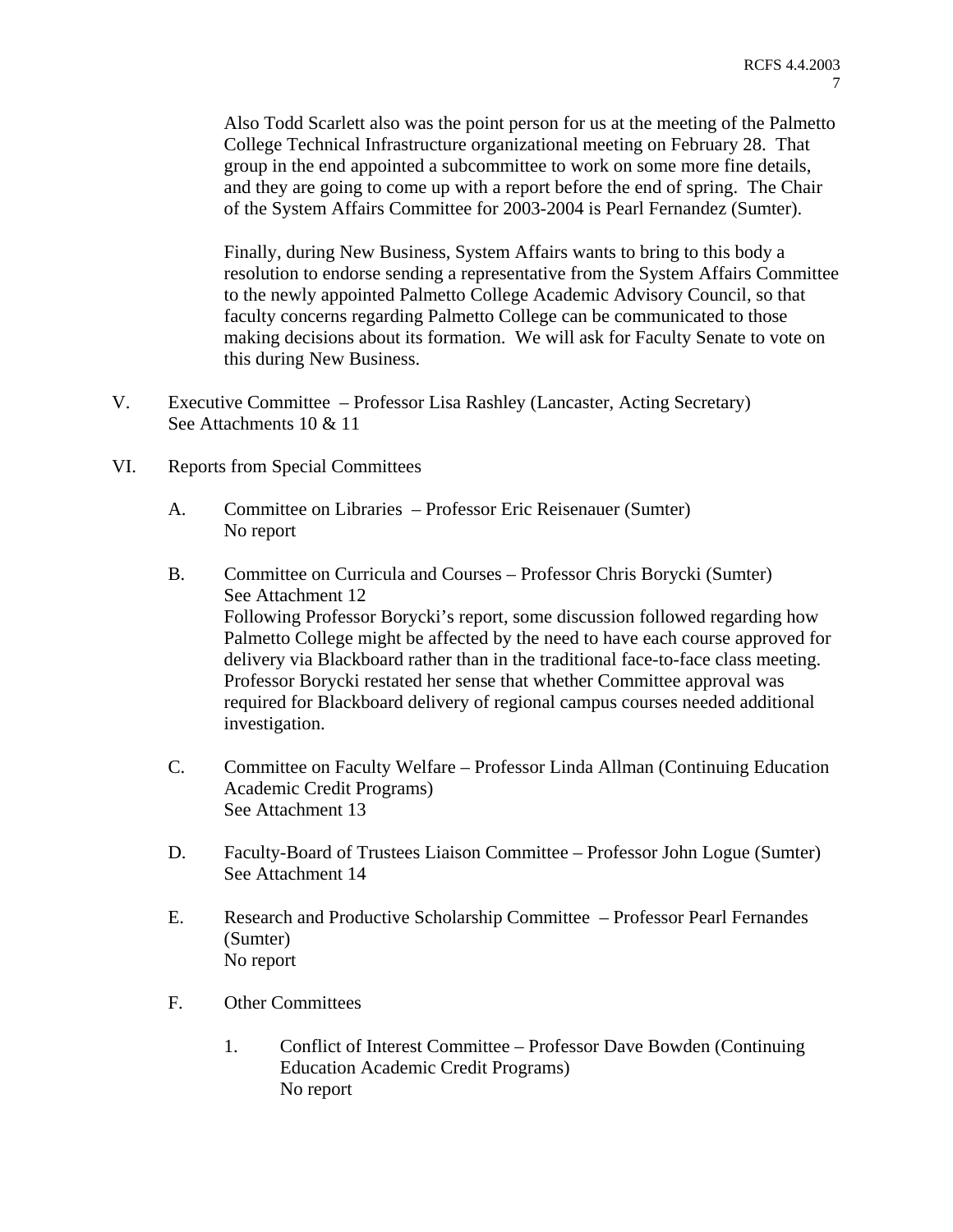- 2. Regional Campuses Academic Advisory Council Professor John Logue (Sumter) See Attachment 15
- VII. Special Orders & Elections

Professor Logue announced that Professor Lori Harris had been called away during the meeting because of her father-in-law's death, and expressed the sympathies of the Senate.

Professor Logue then called for nominations from the floor for the vacancy on the Committee on Curricula and Courses; Steve Bishoff (Sumter) nominated Robert Castleberry (Sumter) for the office; the nomination was seconded. No additional nominations were put forward; the Chair called for a motion to close nominations, which was so moved and seconded. The motion passed. A motion to elect the slate was put forth and seconded. The motion passed.

# VIII. Unfinished Business

There was no unfinished business.

IX. New Business

The System Affairs Committee presented a Resolution to the Senate to endorse sending a representative from System Affairs Committee to the newly appointed Palmetto College Academic Advisory Council so that faculty concerns can be communicated to those making decisions about this formation.

Professor Logue noted that coming from committee, the resolution needs no second. The resolution was adopted.

X. Announcements

Nancy Washington (Continuing Education Academic Credit Programs) announced that at 4:30 on Tuesday, April 8, the library will host a reception to open a bicentennial exhibit for Ralph Waldo Emerson. The library has a considerable collection of nineteenthcentury materials related to Emerson, many of which will be on exhibit through the end of May.

# XI. Adjournment

Professor John Logue, Chair, adjourned the meeting at 2:00.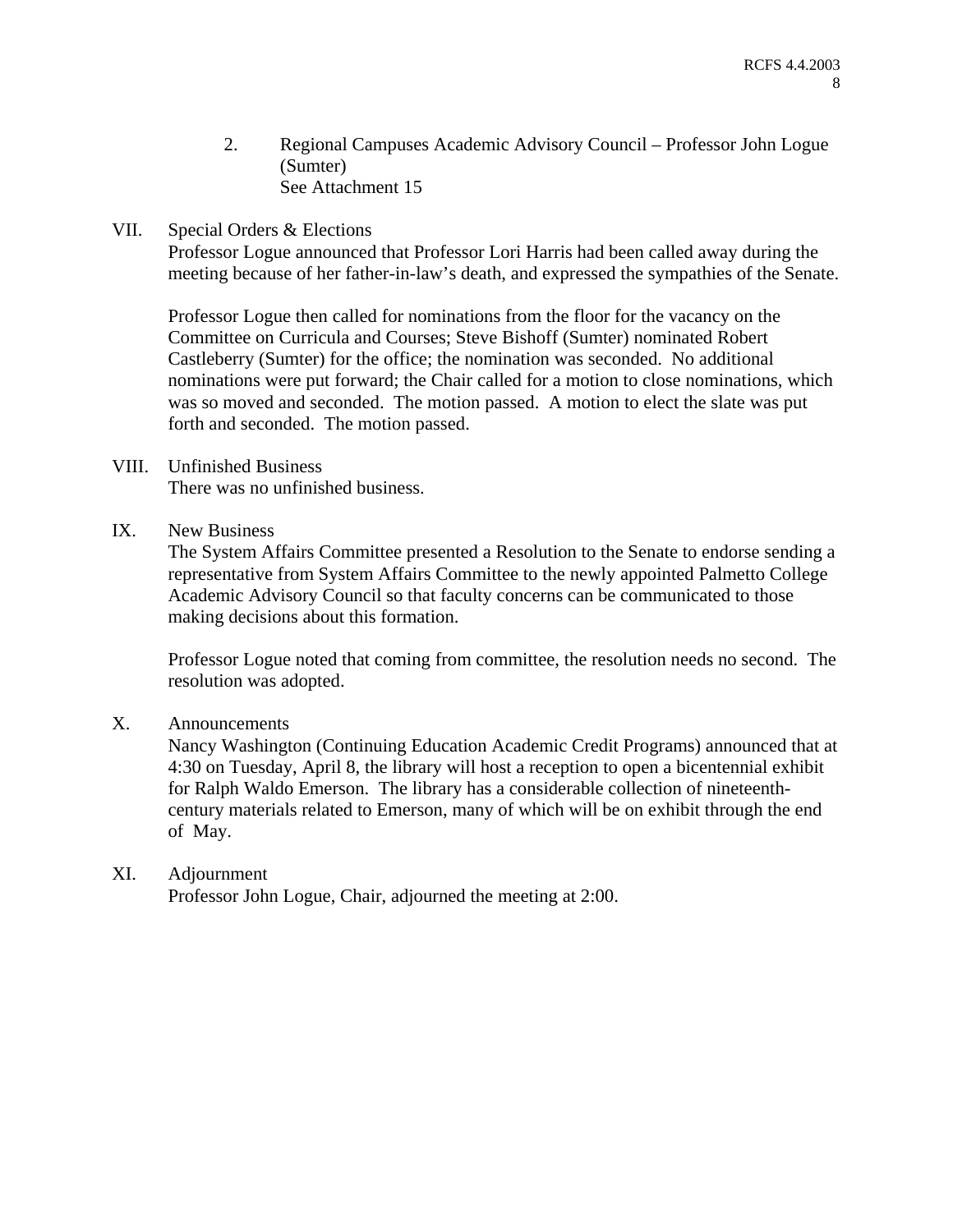# **Report of the Vice Provost for Regional Campuses and Continuing Education USC Regional Campuses Faculty Senate USC Lancaster April 4, 2003**

# **Budget/Legislative:**

- The budget projections remain unchanged; it remains to be seen how the Senate version of the budget bill will differ from that of the House.
- I joined President Sorensen in presenting the USC budget report to the Senate Finance Committee this past Wednesday.
- Your deans have presented tuition recommendations to me, and it looks as though an increase of at least 20% may be necessary simply to restore most of what is being reduced in the 2003-04 budgets.
- President Sorensen wants to keep increases in single digits, but that is not possible on our campuses. The only consolation for our students is the Lottery Tuition Assistance which subsidizes their tuition.
- We are still in line to receive the technology development funding of \$250K.
- President Sorensen, while not the impetus behind USC's effort to separate from CHE, has repeatedly said that the regional campuses will remain solidly intact with Columbia in whatever decision the University ultimately makes.
- President Sorensen is active and public in opposing Representative Harry Stille's bill to combine the regional campuses with the technical college system, but I would urge everyone to continue to reinforce with members of your delegations that our continued existence as campuses of the University of South Carolina is vital to our constituents and the regions of the state that we serve and that we do not take our affiliation for granted.

# **Other:**

- With the arrival of Hudson Akin, the University will begin positioning itself for another major fundraising campaign.
- University has received \$13.6M in research awards so far in 2003—up from \$12.3 at this time last year.
- A search committee has been established for the position of Vice President for Health Sciences.
- Dr. West is not with us today as she is attending a College of Liberal Arts retreat, but her report will follow.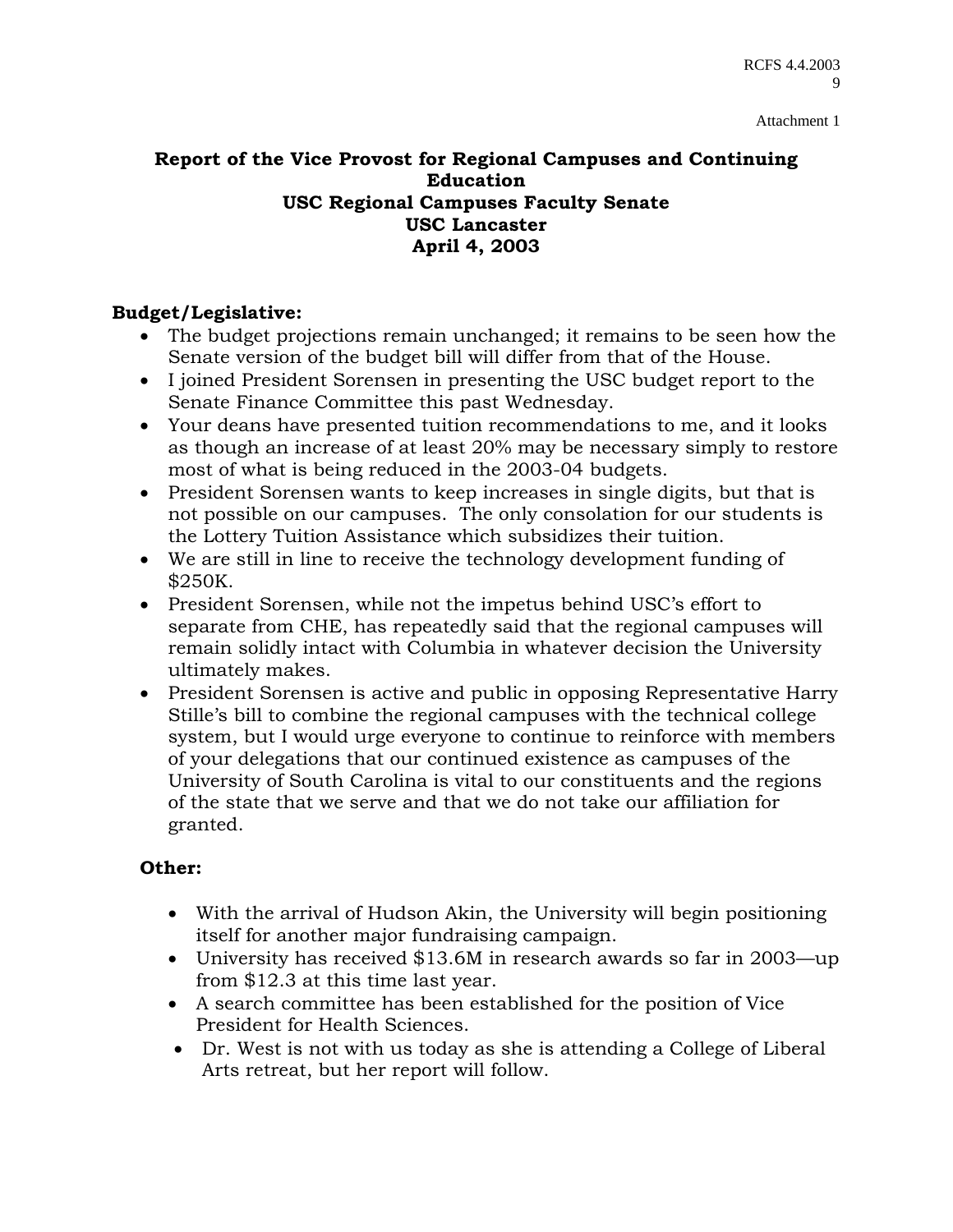- Palmetto College report is being finalized and will be submitted to the Provost next week.
- Thank you to Professor Roberto Refinitti and the tenure/promotion workshop committee for your efforts thus far in orienting junior faculty and those tenure-track faculty approaching their penultimate year to the process.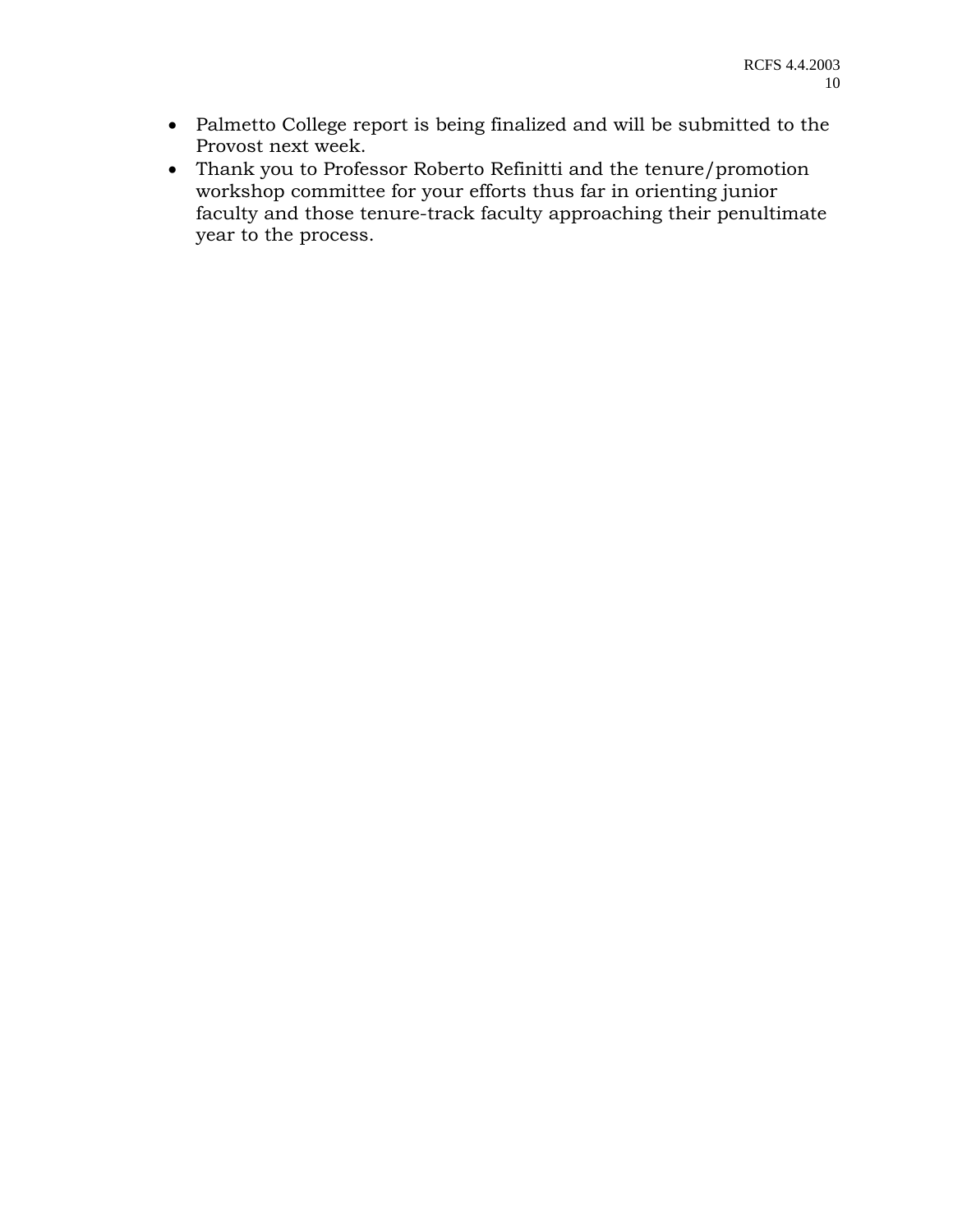# REGIONAL CAMPUSES FACULTY SENATE MEETING USC LANCASTER

DEAN'S REPORT: April 4, 2003

### Students

The Spring 2003 Semester has been going well. Spring Fling is scheduled to be flung on Wednesday, April 16. Enrollment is up by 9% over Spring 2002. The Summer and Fall schedules are out and pre-registration has begun. Applications for the Fall semester look very strong.

### Faculty

An evening and weekend program has been approved that would allow us to add ten new freshmen in the summer of 2004, but funding has been a problem. The South Carolina Society for Philosophy had its annual meeting March 7-8 on our campus. Thanks to Betty Hodges for hosting the Faculty/Staff collegiality events that have included a Shag lesson and a covered dish lunch featuring an art lecture by Fran Perry.

### Facilities

Phase II of the Medford Library expansion and renovation project is nearing completion. The Office of Financial Aid has moved into the old Extended Graduate Campuses office, remodeled by the USCL maintenance staff at little cost. Changes have been made to the network room area that should enhance Information Technology service and network security. Landscaping changes around Medford Library and Hubbard Hall are being studied and we hope to make some improvements soon.

### Finances

The budget outlook for the coming year is, in a word, bleak. The internal audit of USCL has been completed and presented to the USC Board of Trustees. We had a very positive audit, thanks to the Business Office and in particular, to Mr. Fox.

### Technology

Staff and Faculty computer replacements should begin in the Spring. Increasing bandwidth remains a top priority. The addition of compressed video classrooms may be necessary to implement the Palmetto College concept.

### Presidential Visits

President Sorensen addressed the annual Boy Scout dinner at the Fairway Room and did his usual good presentation of USC to the public.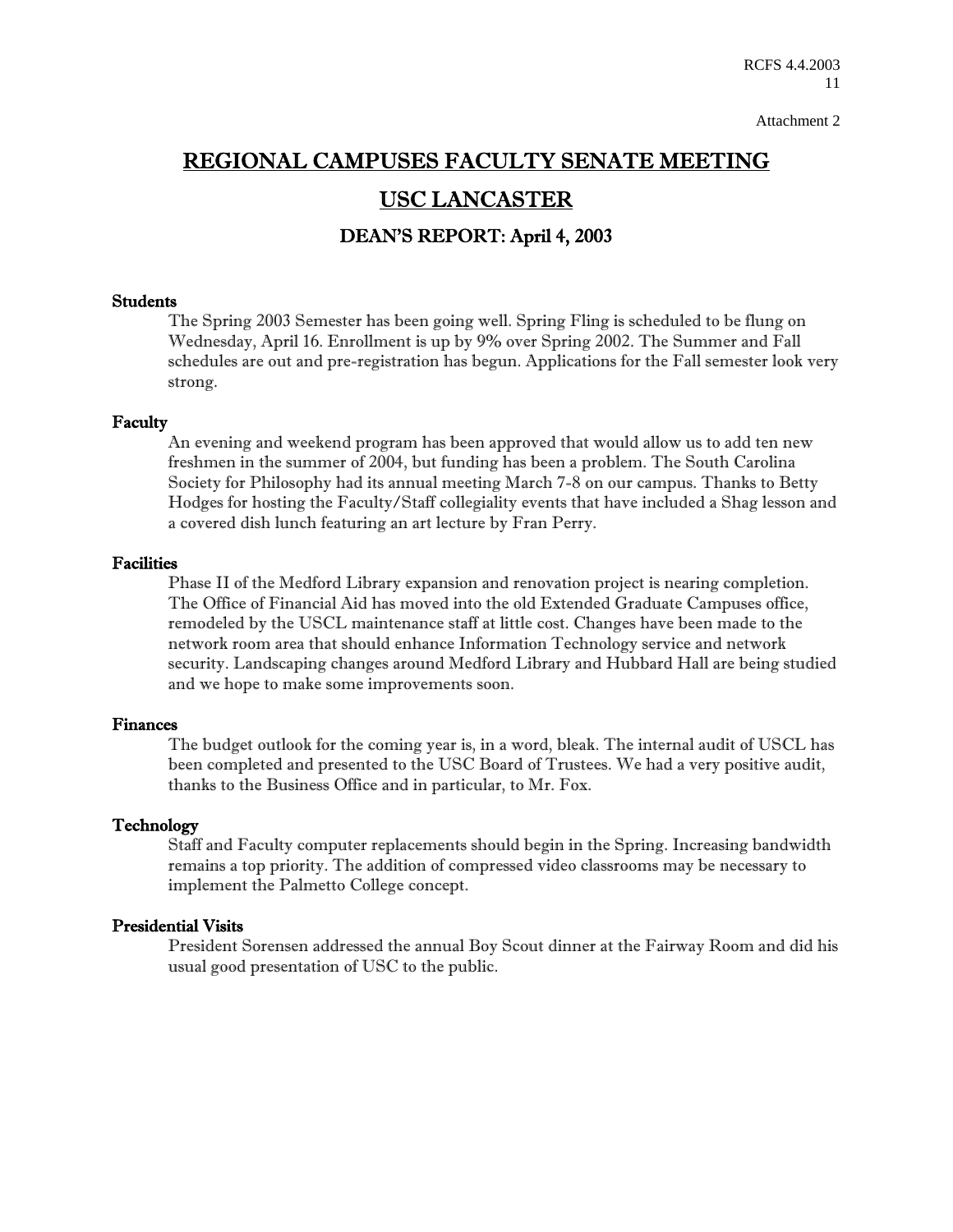# **USC Regional Campuses Faculty Senate Dean's Report – USC Salkehatchie April 4, 2003**

On February 21 and 22, USC Salkehatchie hosted a County of Allendale Community Leaders Institute to focus on the relationship between environmental protection, health, justice and economic development. Sponsors for this event were USC Salkehatchie, Medical University of South Carolina, Savannah River Site, Clemson University, and the US Department of Energy.

The newly renovated Salkehatchie Leadership Center building is almost complete. Funds for this project were provided by the USDA.

On February 27, Dr. Arthur Mitchell invited Salkehatchie graduate Darryl Haynes and his wife to be guest speakers for a student gathering and an Allendale Town and Gown event. Mr. Haynes, who is a teacher in China, spoke about the Chinese culture and his personal experience in China. This program was held on the Salkehatchie Allendale campus but was also broadcast to the Walterboro campus. Approximately 100 students attended this event. Dr. Mitchell had also intended to broadcast this program to Waterford, Ireland (making this a multi-dimensional cultural activity); but, due to equipment problems in Columbia, the connection was unsuccessful.

Dr. Thaddeus Bell, a physician, professor and administrator at MUSC, and world-class athlete will be the commencement speaker for USC Salkehatchie this spring. Dr. Bell was inducted into the South Carolina Black Hall of Fame in 1995 and nominated as Physician of the Year in 1996 by the South Carolina Academy of Family Physicians, making him the first African American to receive the award.

The Marvin Park renovation project of the courtyard behind the Walterboro Main building is close to completion. Funds for this project were given as donations or contributions in memory of Mr. Marvin and in honor of Mrs. Marvin. A dedication ceremony is planned for May.

The new access road for the Allendale campus has begun. This road will provide more of a connection between the old and new sides of the campus. The \$350,000 needed for the project is being provided by the USDA and the Department of Transportation through the local transportation committee.

Ann Carmichael was invited to speak on the topic of USC Salkehatchie's role in rural economic development at the Governor's Rural Summit held March 3-4 in Columbia.

USC Salkehatchie and the Salkehatchie Leadership Center hosted the third annual Business Expo in conjunction with the Walterboro-Colleton Chamber of Commerce on March 13. In addition to the Expo and a Business After Hours kick-off, sessions on topics ranging from starting a business to grant writing were offered to the public at no charge. Approximately 400 people attended one or more of these events.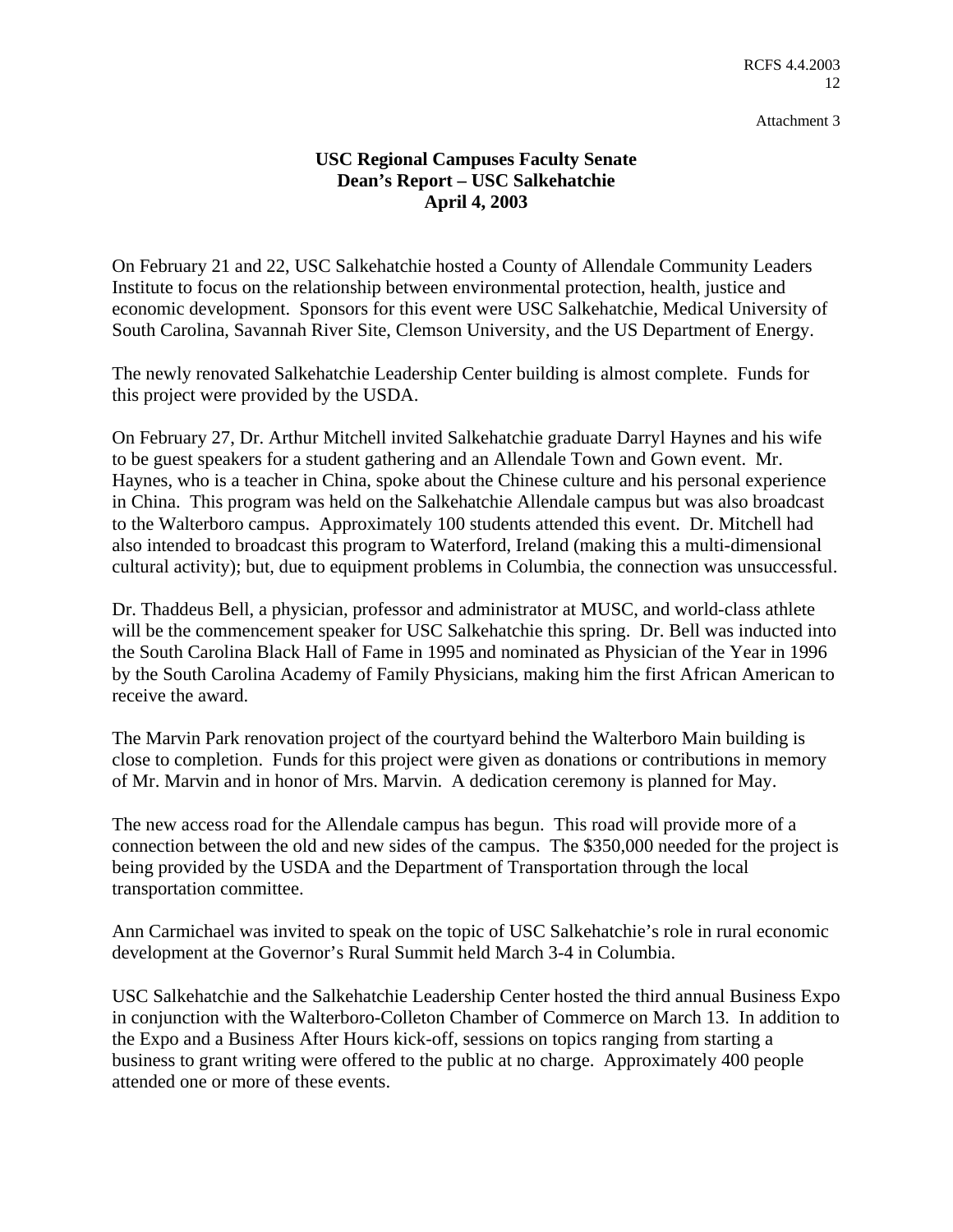On April 2 a check for \$250,000 was received from the Witsell and Josephine Robertson charitable trust designated for scholarships. This amount brings the institution's fundraising total for 2002 to approximately \$500,000.

Submitted By:

Ann C. Carmichael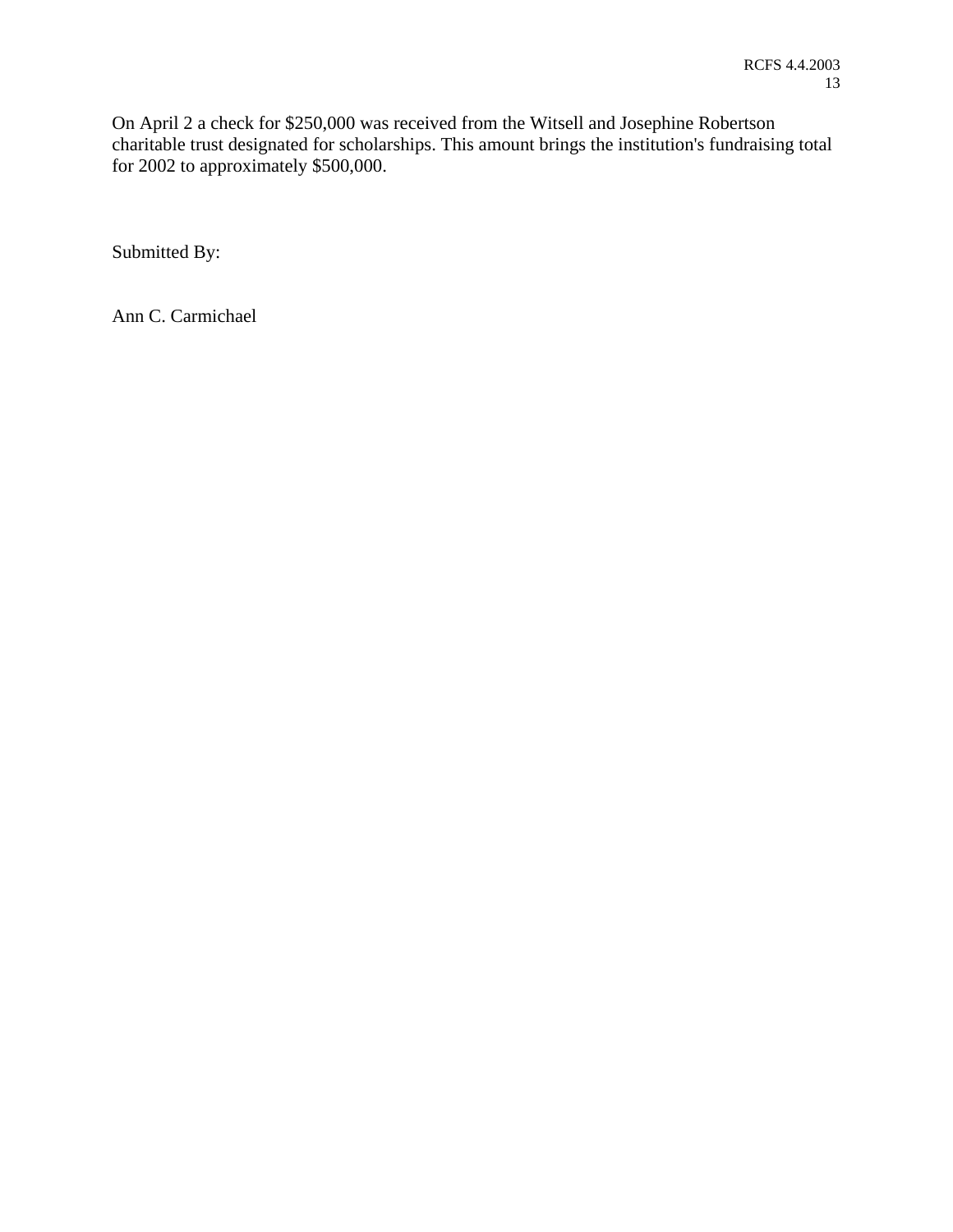# REPORT OF THE DEAN OF THE UNIVERSITY OF SOUTH CAROLINA SUMTER TO THE REGIONAL CAMPUSES FACULTY SENATE April 4, 2003

**Human Resources**: In spite of cuts to our state appropriation during the current fiscal year, USC Sumter has filled several vacant staff positions, including the Director of Student Life, the Director of Marketing and Public Relations, and the campus Receptionist and Switchboard Operator. Searches are still underway to fill vacancies for one of two Library Technical Assistants (in lieu of an Assistant Head Librarian), the Assistant Dean for University Advancement, and an Administrative Assistant in the Office of University Advancement. Resignations have recently been received from Dr. Laura Pattillo, Assistant Professor of English, and Ms. Kelly Haws, Instructor of Accounting. Searches are under way to fill these two positions for the 2003 Fall Semester.

**Enrollments**: The official enrollment figures at USC Sumter for the 2003 Spring Semester indicate enrollments slightly ahead of last year. As of March 28, 2003, full-time equivalent (FTE) enrollment is up 3.05% to 730, and headcount enrollment is up 9.17% to 1,190. For the first time in the 37 year history of USC Sumter, the spring enrollment was higher than the fall enrollment.

**Physical Plant**: The \$1.5 million renovation to the Arts and Letters Building (formerly Alice Drive Baptist Church) continues on schedule. The general contractor is at work at this time. It is anticipated that faculty and staff can occupy the building during the 2003 Summer Session and that classes will be scheduled in the building for the 2003 Fall Semester. The professional planning firm that is updating and revising USC Sumter's 1992 Master Plan has completed two rounds of interviews with various campus constituencies, including a review of various first-draft options, and will soon produce a draft of the new plan.

**Budget**: Since the beginning of Fiscal Year 2000-2001, the cumulative cuts to USC Sumter's state appropriations have been 18.285%. At November's Faculty Senate meeting, USC Sumter announced that it was expecting further mid-year cuts. One additional cut did occur, and USC Sumter is holding an additional 1.77% in contingency towards a possible end-of-year state appropriation cut. It appears that USC Sumter's fear has been realized that the General Assembly will make this fiscal year's cuts permanent. For FY 2003-2004, USC Sumter believes that the initial 10% cut to our state appropriation, as passed by the House, will be only the beginning. USC Sumter's preliminary budget for FY 2003-2004 includes contingencies for an additional 10% of state appropriation cuts during the year, as well as a 20% tuition increase in order to balance that budget. At USC Sumter's current tuition rates and enrollment levels, it takes approximately 1.66% in tuition increase to off-set each 1% in state appropriation cuts.

Respectfully submitted,

C. Leslie Carpenter Dean of the University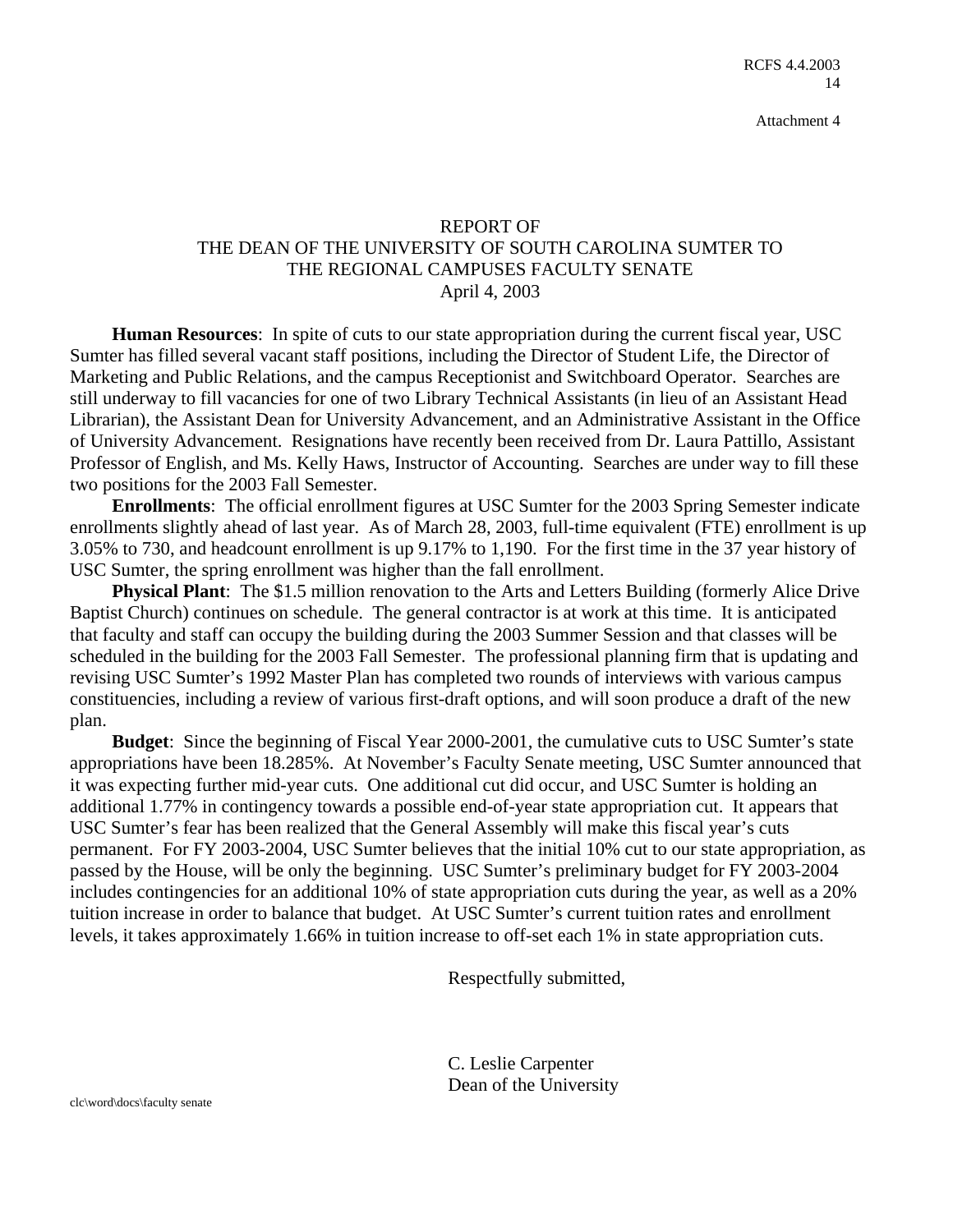# REGIONAL CAMPUS FACULTY SENATE DEAN'S REPORT USC UNION APRIL 4, 2003

On February 19, USC Union and the Union/Laurens Commission for Higher Education held it's 8<sup>th</sup> Annual Founders' Day Celebration. Mr. Clarke Perrin, Treasurer of the Union/Laurens CHE was recognized for his many years of service to the U/L CHE and to USC Union.

In celebration of Black History Month, USC Union invited Michael Goodwin, Director of Multicultural Student Affairs, University of South Carolina in Columbia to be our guest speaker. Mr. Goodwin was introduced by WSPA Spartanburg TV personality, Staci Walker.

The annual Junior Scholars program was held on March 6. This recognition program brought 64 high school juniors from the 18 high schools in USC Union's service area. Over 240 family members and friends of the scholars attended the event. Lt. Governor, Andrea Bauer, was the speaker for this event.

In celebration of Women's Recognition, we had an outstanding member of the Union County Council and retired educator, Dora Martin, as speaker. Also, one of our recent graduates, Tina Freeman, returned to campus for the program.

USC Union will hold Awards Night on April 17. We will be awarding over \$30,000 in scholarships to deserving students. Also, USC Union just received a \$90,000 gift, which will be placed in an endowed scholarship fund. The scholarship fund will be named in memory of the late Grover J. Alverson.

USC Union is in preparation for Commencement. USC Union's ceremony will be held on Tuesday May 6. Our speaker will be Judge William R. Byars, Jr. (Retired), Director of the South Carolina Department of Juvenile Justice. Bill Byars is a former Family Court Judge and has been recognized nationally for his advocacy for youth.

Jim Edwards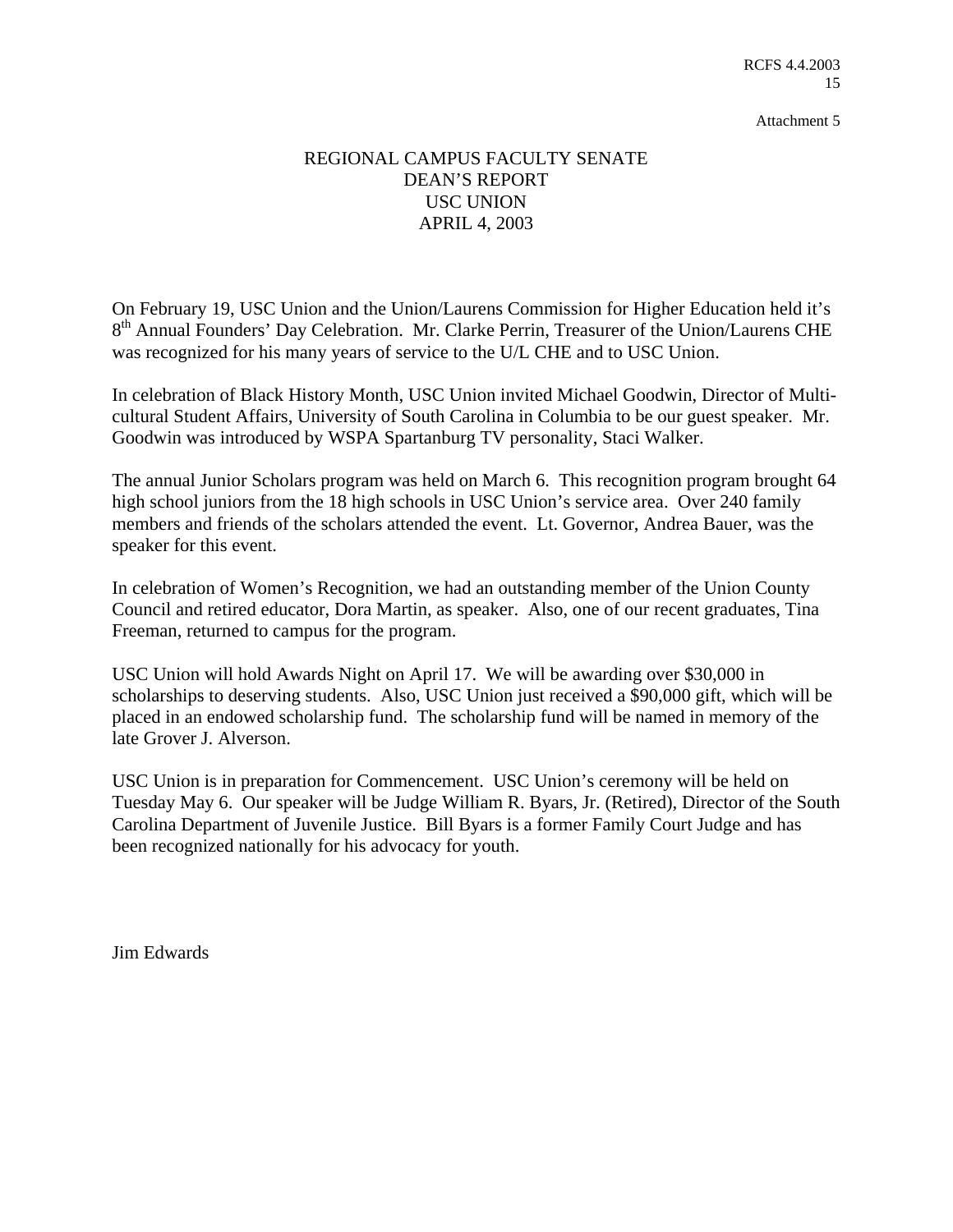# Rights and Responsibilities Committee Report April 4, 2003

Committee Chairman Bob Costello was not present due to illness, so John Logue came in to brief us on an issue. A couple of cases have stimulated discussion on the question of what action the University can take in the case of dereliction of duty or other problems in the classroom. At this time there is no action possible rather than revocation of tenure. Can we offer another, less severe possibility in the RCFM? Revocation of tenure takes time, and a faculty member who abandons the classroom could continue to draw a salary for a much as a year until tenure is revoked. Given the tightness of the budget, can we afford to allow this to happen? The Committee need not take action on this now, but ought to gather information. The best place to start would be the legal department and the office of Human Resources in Columbia. Questions to ask might include if Columbia has a policy on this or if a faculty member can be placed on an unpaid suspension pending resolution of the issue. The Committee concluded that creating an involuntary leave would not be a good idea. The Chairman of the Committee will solicit information on these matters from the respective Columbia offices and will invite representatives of those offices to address the Committee at the September meeting.

We have a section in the RCFM that addresses the service component of the tenure and promotion criteria. Could we make improvements on this so that it matches in depth the discussion of teaching effectiveness? For instance, documentation and examples of service are not given at this time.

Danny Faulkner was elected chairman for next year.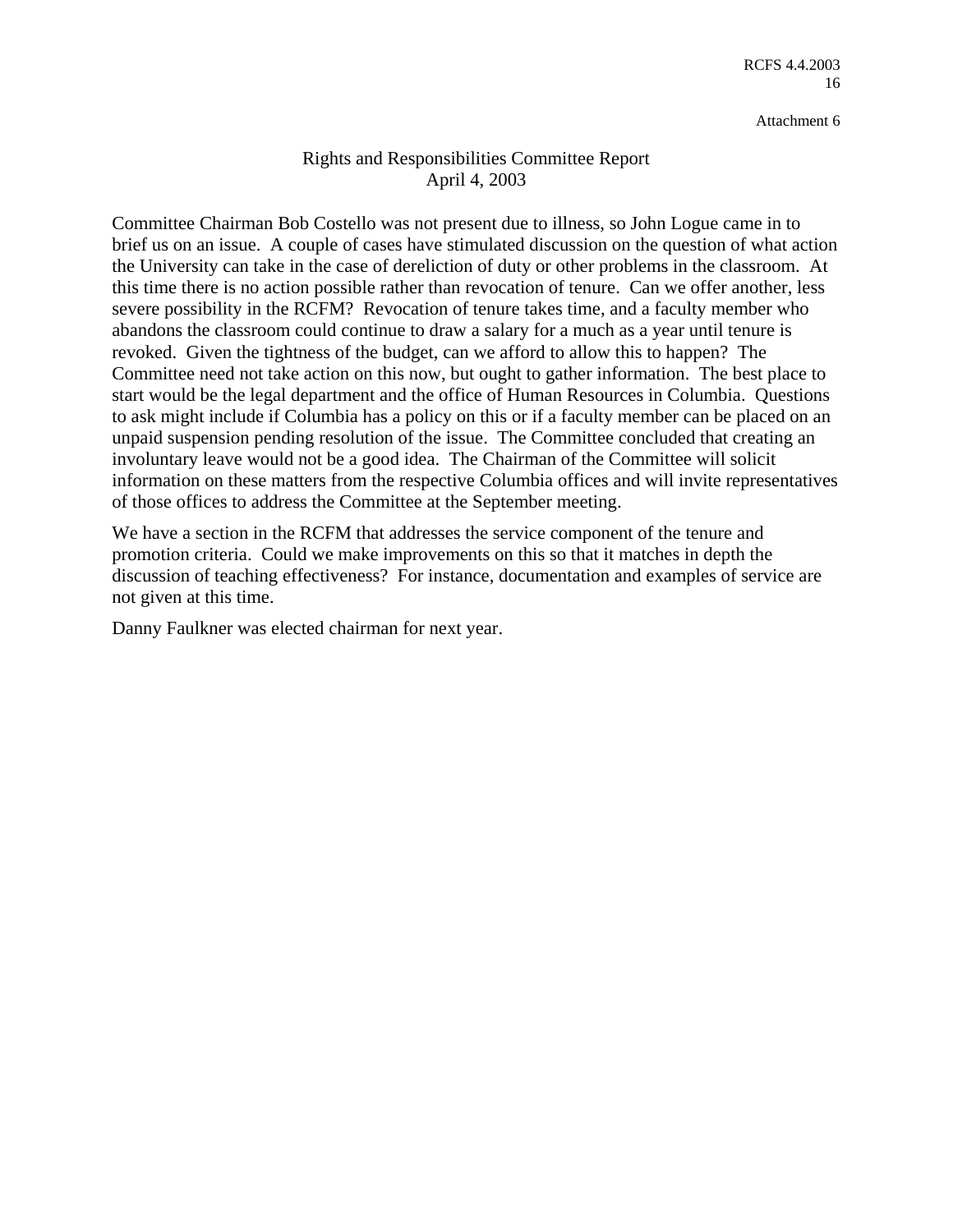RCFS 4.4.2003 17

Attachment 7

**USC Regional Campuses Faculty Senate Meeting of April 4, 2003 (USC Salkehatchie)** 

# **Welfare Committee Report**

by Roberto Refinetti, Chair

# **Members in attendance**

Nancy Hazan, Lancaster Fran Perry, Lancaster Cynthia McMillan, Salkehatchie Roberto Refinetti, Salkehatchie Jean-Luc Grosso, Sumter Terrie Smith, Sumter Linda Allman, Cont. Educ.

# **Activities**

1) Organization of Tenure and Promotion Workshop

 Final arrangements have been made for the 2003 workshop on Tenure and Promotion. The workshop will take place on Monday, May 12, 10 am, on the Columbia campus (518 Carolina Plaza). It will be conducted by Ron Cox (Lancaster), John Logue (Sumter), and Susan Moskow (Salkehatchie). Associate Vice-Provost Carolyn West and Associate Provost Don Greiner will also participate.

2) Assessment of Faculty Workload

The faculty workload survey has been completed. A report is attached.

# 3) Election of New Chair

 Fran Perry was elected chair of the Welfare Committee for the 2003-2004 academic year.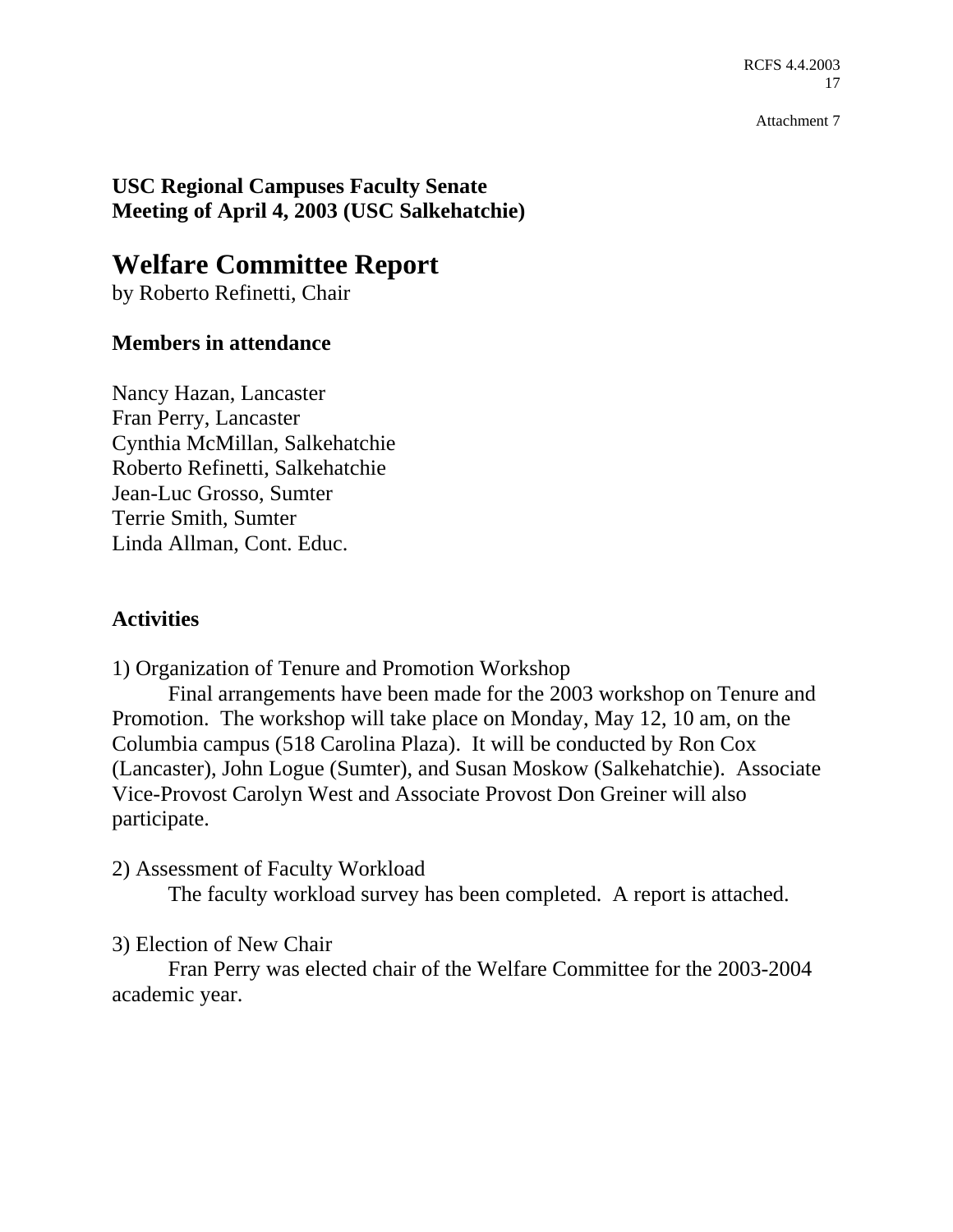

### Regional Campuses and Continuing Education **FACULTY WORKLOAD SURVEY REPORT** The partition of work hours into specific tasks also

*prepared by the Welfare Committee of the Faculty Senate (Chair: Roberto Refinetti, Salkehatchie Campus)* 

#### **Purpose**

 By request of the Executive Committee, the Welfare Committee conducted a survey of the faculty of the five university units represented in the senate (USC Lancaster, USC Salkehatchie, USC Sumter, USC Union, and USC Continuing Education) during the spring 2003 semester. The goal of the survey was to obtain quantitative information about faculty workload.

#### **Methods**

 A questionnaire was prepared and distributed to all tenured and tenure-track faculty members in the five units. To prevent apprehension bias in the responses, potential respondents were asked not to identify themselves in the survey form. Of the 91 active faculty members listed in the university's payroll, 30 members returned complete survey forms. This 33-percent response rate is appropriate for anonymous surveys returned by mail, even though it fails to apprehend a majority of the eligible faculty members. Although individual respondents cannot be identified, the number of survey forms returned from each of the five units was proportional to the number of faculty members in the units.

#### **Results**

 The total number of hours worked per week presented considerable variability but was, except for one case, at or above 40 hours. The categorized distribution is shown in Figure 1.



The mean number of hours worked per week was **51.5** (standard deviation = 10.8 hours). The lowest value was 26 hours and the highest was 71 hours.

presented considerable variability. The average partition in the three main areas of teaching, research, and service is shown in Figure 2. On average, faculty members spend almost 60 percent of their time in teaching activities. Data about the breakdown into sub-tasks is presented in Table 1.



#### **Discussion**

 Under the assumption that the surveyed sample of 33 percent of the faculty members is representative of all faculty members, it can be concluded that only 3 or 4 individuals work fewer than the normative 40 hours per week. On average, the faculty members of the Regional Campuses and Continuing Education work more than 50 hours per week. More than half of their working hours are dedicated specifically to teaching activities, and almost a fifth of their working hours is dedicated to service to the university or the community. The remaining working hours are spent in activities that enhance the faculty member's competence (faculty development) and that generate new knowledge to benefit humanity at large (productive scholarship).

| Table 1                           |        |        |       |             |
|-----------------------------------|--------|--------|-------|-------------|
| <b>Task</b>                       | Mean   | SD     | Low   | <b>High</b> |
| Classroom activities              | 28.3%  | 14.4 % | 5 %   | 91 %        |
| Other teaching-related activities | 28.8%  | 15.5 % | $0\%$ | 58 %        |
| Research and scholarship          | 15.1 % | 15.4 % | $0\%$ | 75 %        |
| Professional growth               | 10.7%  | 8.4 %  | 2%    | 33 %        |
| Campus or university service      | 9.0%   | 10.3%  | $0\%$ | 54 %        |
| Community service                 | 5.5 %  | 5.7%   | $0\%$ | 21 %        |
| Other work-related activities     | 2.6 %  | 6.6%   | 0 %   | 30 %        |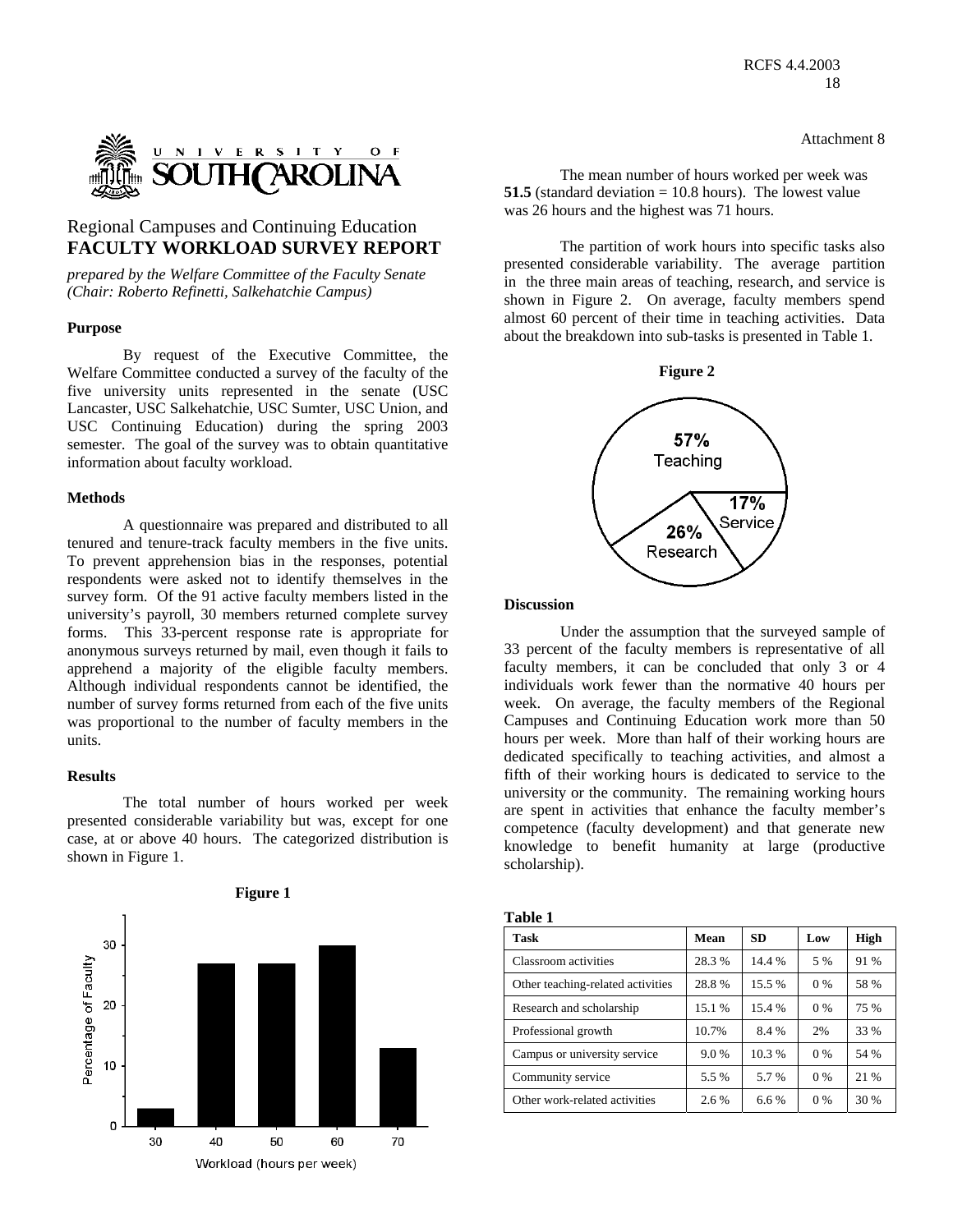# **Faculty Concerns Related to Formation of the Palmetto College Compiled by Members of the Regional Campuses Faculty Senate System Affairs Committee**

Including input from David Bowden, Lori Harris, John Logue, Ed Merwin, Lisa Rashley, Todd Scarlett, The 1999 RC Faculty Survey on IT and Distance Education April 2003

This is a compilation of reported faculty concerns related to the formation of the new Palmetto College, in which the four USC Regional Campuses will collaborate.

The RCFS System Affairs Committee would like to emphasize that this report is not exhaustive but is a fair representation of topics that came up during several discussions so far. By virtue of the fact that Palmetto College is only in the very early stages of being, this will continue to be an unfinished document for some time to come. The System Affairs Committee will continue to monitor the progress of the Palmetto College concept and will voice the concerns of the faculty. That may take the form of further revisions of this report or through communication with the Palmetto College Faculty Academic Advisory Council (newly formed as a result of the Priority 1 suggestion in this report), to which a representative from the System Affairs Committee has been appointed.

# **PREFACE OF PRIORITIES**

To begin, the committee would like to provide a short list of concerns that seemed uppermost in the minds of the faculty members consulted. The committee has arranged this list in order from highest to lowest priority.

- 1. **Palmetto College Academic Advisory Council.** System Affairs suggests that the Palmetto College planning include a mechanism for ongoing communication between campus faculty representatives and the Palmetto College academic deans (or whoever will be the academic head of the Palmetto College) to allow for faculty feedback on academic issues—a Palmetto College Academic Advisory Council, as it were.
- 2. **Distance Education Technical Support on Each Campus**. Every campus must have support persons/engineers, available especially during broadcasts of two-way video courses, for the Distance Education program that is vital to the success of the Palmetto College.
- 3. **Finances.** Faculty are concerned about all facets of funding for multimedia classrooms, tech support, and extra faculty to cover courses and release time. Being small, all campuses will have difficulty buying the equipment needed to transmit courses, hiring new faculty, and releasing faculty from courses they teach now, unless they teach a substantial number of Palmetto College courses and receive adequate revenue from that.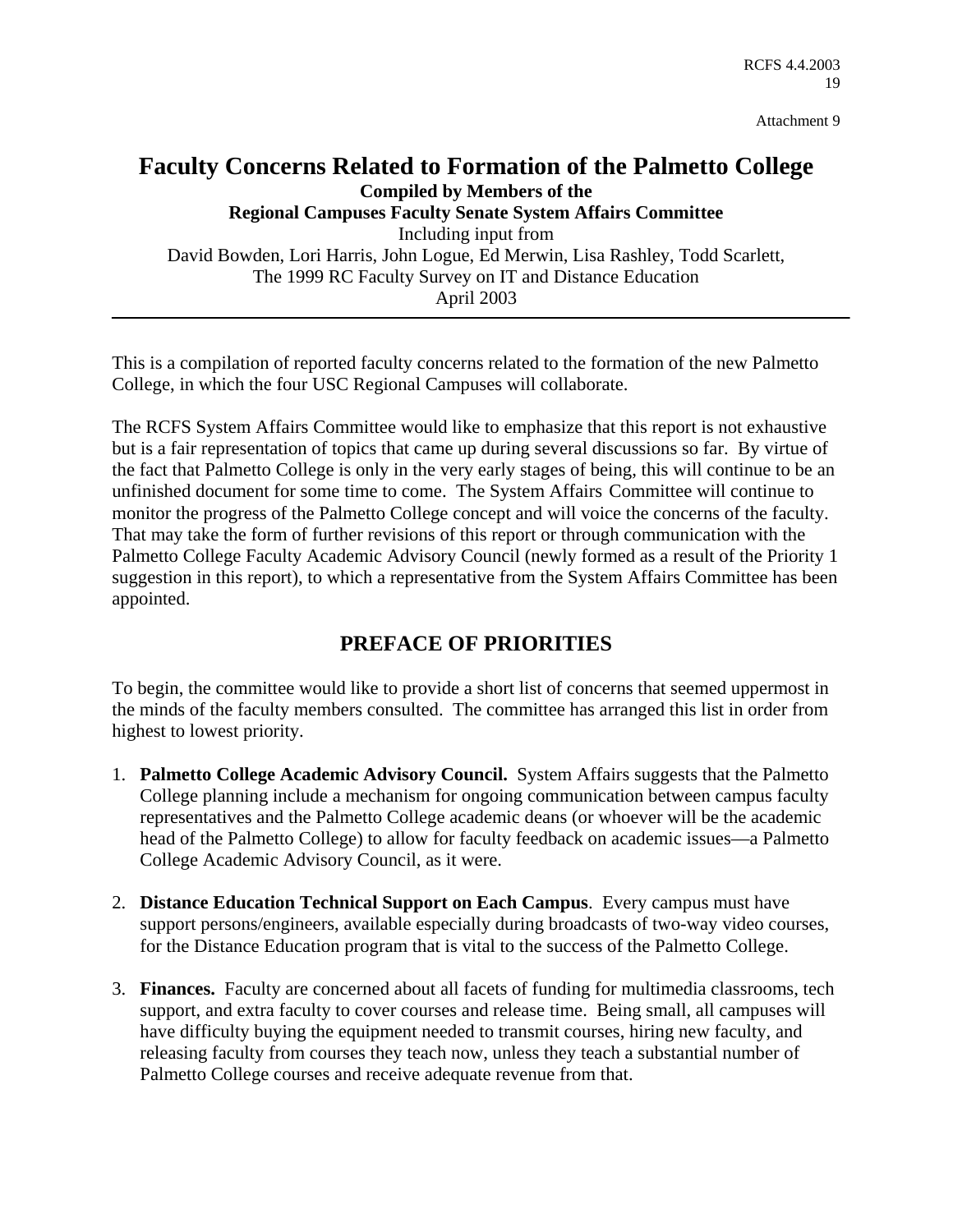- 4. **Choice of Courses.** RC Faculty must have input into the courses and degree programs offered in the Palmetto College, in cooperation with the Academic Deans and with the approval of the Academic Curriculum Committee of the Regional Campuses Faculty Senate.
- 5. **Distance Education Course Caps.** Cap course enrollments for Distance Education classes at a reasonable limit, similar to that of the same type of class taught in a traditional manner. However, this could be negotiable were there the availability of extra compensation or grading assistants.
- 6. **Distance Education Course Development**. Faculty should receive one course release to develop a distance education course. Alternatively, if the faculty member can develop the course over the summer, then the campus should provide additional salary equivalent to teaching one summer course.
- 7. **Labs for science and computer technology courses.** Generally, faculty believe the distance education format that would be so important in the Palmetto College is not as conducive for science courses as for humanities courses.
- 8. **Library Resources.** While shared databases have greatly increased the availability of research resources on the Regional Campuses, it is short sighted to believe that resources, particularly in the book collections, for upper-division classes are adequate at all Regional Campuses libraries. One solution might be more consortial agreements to acquire print and electronic resources on a System wide or statewide basis.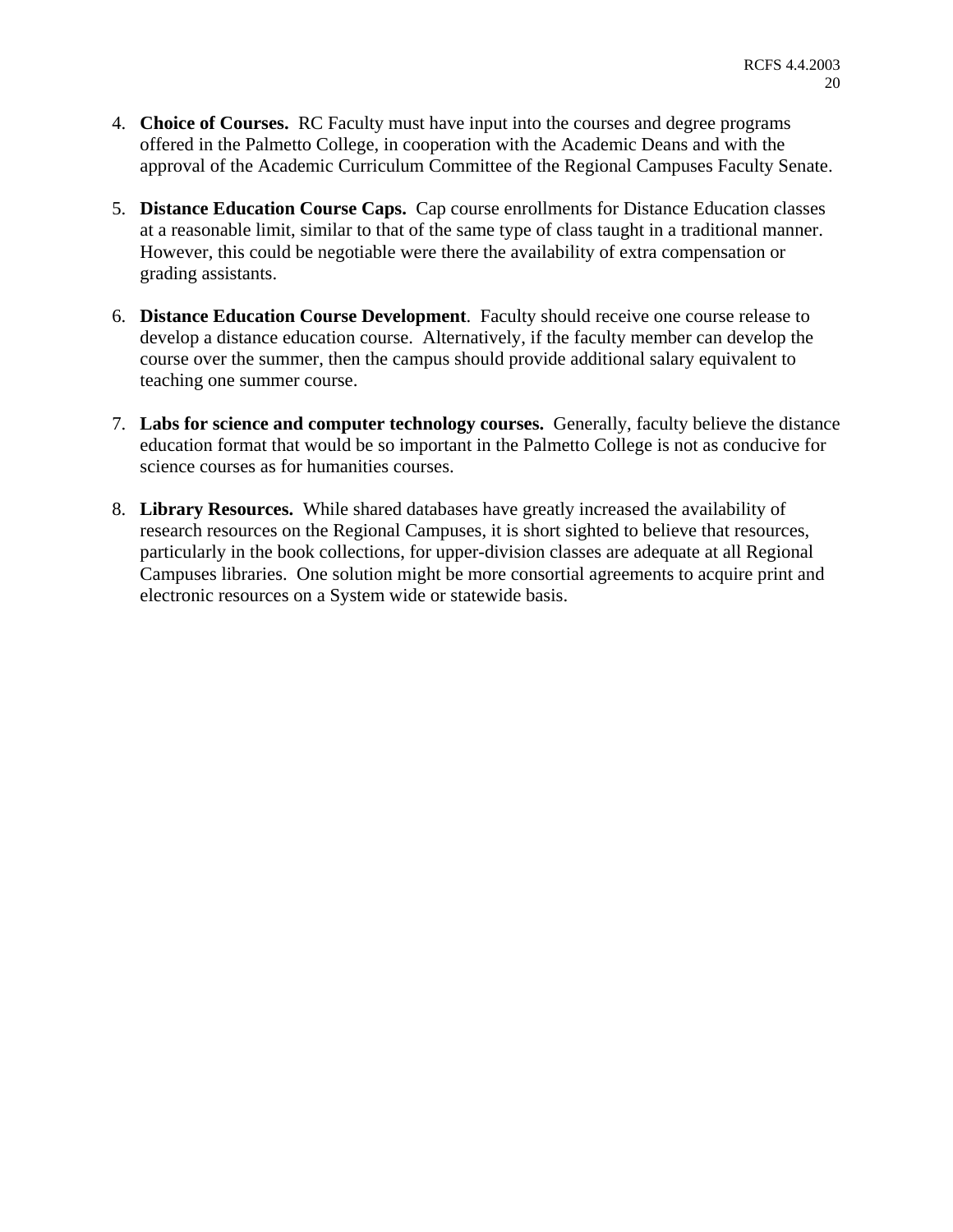# **GENERAL FACULTY CONCERNS**

This outline is the more detailed version of faculty concerns and questions, not listed by priority. We anticipate that open discussions among faculty and administrators and/or the planners of the Palmetto College will alleviate theses concerns in short order. Others such as funding, technology concerns, and impact on faculty employment issues may take more time to address. In many cases, the System Affairs committee takes this opportunity to make a recommendation on what policies to establish to handle the issue for the new Palmetto College.

# 1. **Administrative Structure**

- 1.1. Faculty are concerned about how the current organizational hierarchy might change and how any changes might affect T&P and expectations for duties.
- 1.2. RC Faculty and departments must evaluate which courses in their disciplinary area would be best suited for Distance Education delivery. The Academic Deans with the knowledge of faculty willingness, student needs, and departmental requests would propose majors and courses cooperatively. The Academic Curriculum Committee of the Regional Campuses Faculty Senate should make the final determination of what majors and courses the Palmetto College will offer.
- 1.3. **Finances** (See also Distance Education Technology concerns at the end of this document.)
	- 1.3.1. The committee could not answer its own question about how a faculty member's courses that are not taught in favor of a Palmetto College course would be covered, except by hiring full- or part-time faculty. Therefore, it is largely a financial question. The campuses would have to hire more faculty to cover the other courses. How do we cover the costs of hiring new faculty, considering the current budget outlook?
	- 1.3.2. Being small, all campuses will have difficulty buying the equipment needed to transmit courses, hiring new faculty, and releasing faculty from courses they teach now, unless they teach a substantial number of Palmetto College courses and receive adequate revenue from that.
	- 1.3.3. Currently, there is a formula for splitting the tuition revenue generated by a Distance Education course between the originating and receiving campuses. However, in an instance where that agreement was utilized, it was not honored and the regional campus lost the tuition revenue. In addition, that originating campus did not receive the FTE for the Distance Education class and lost the FTE for the class that the faculty member did not teach so he/she could teach the DE class. Any such formula should be enforceable as well as equitable and should allow for distribution of tuition revenue and allocation of FTE.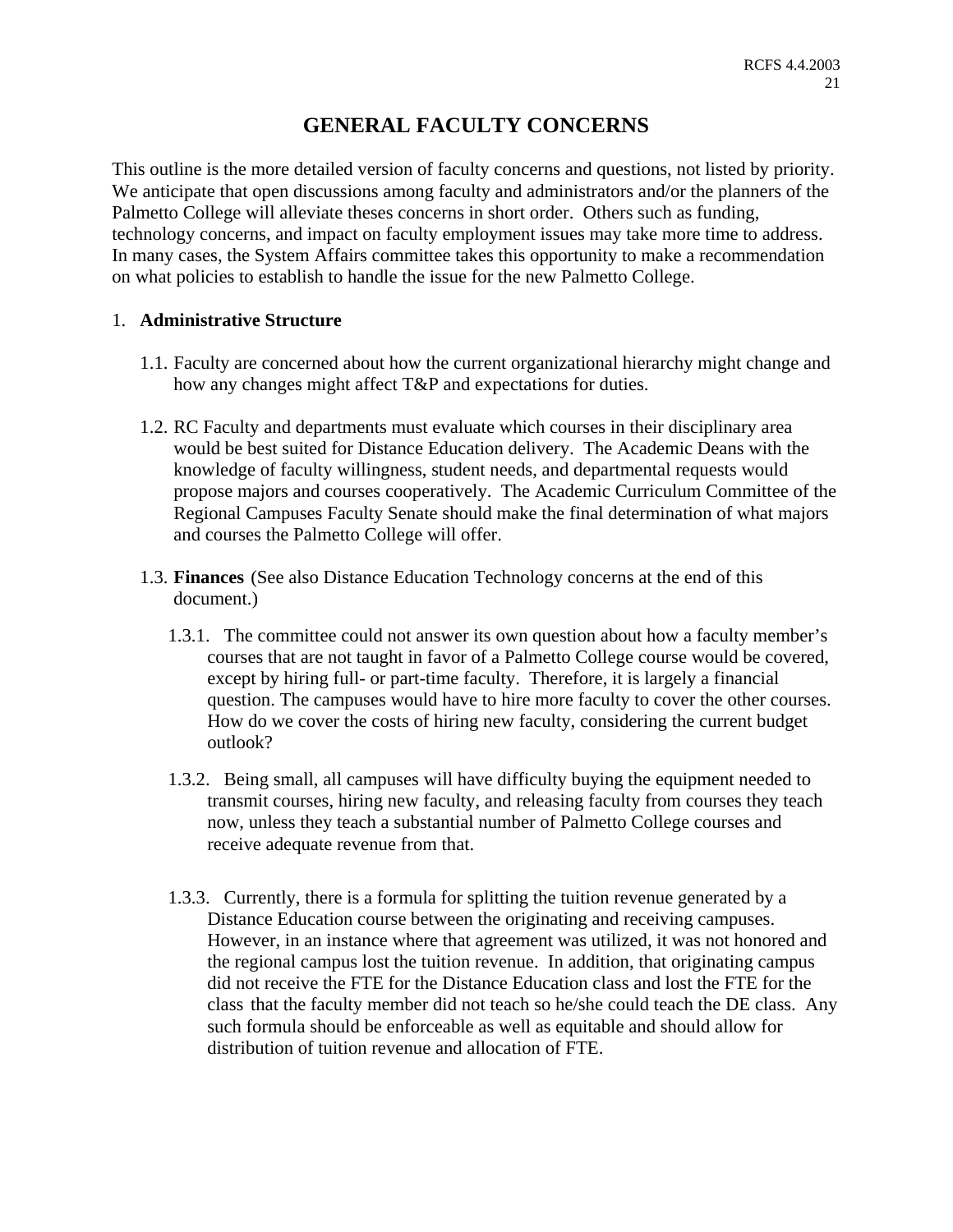# 2. **Faculty Employment**

- 2.1. The needs of each campus must take priority in hiring over the needs of the Palmetto College, although it is understandable that administration must take into consideration Palmetto College needs.
- 2.2. Policies on intellectual property rights of the faculty member and institution must be developed and published, particularly for distance education.
- 2.3. There is concern that the Palmetto College will create an unintentional two-tiered system of faculty—those who teach in the Palmetto College and those who do not. What effect might that have on salaries, T&P, expectations concerning research, morale, etc.?
- 2.4. If a two-tiered system were to evolve, into which tier would faculty librarians fall, since they will serve both Palmetto College and non-Palmetto College students?
- 2.5. Administration should seek out alternative ways in addition to release time and improved salaries to recognize faculty who develop courses for Palmetto College, such as with letters for their files, etc.

# 2.6. **T&P, annual review, third-year review, and post-tenure review**

- 2.6.1. The RCFS R&R committee should review T&P criteria to see if revisions are advisable due to changes in workload because of Palmetto College responsibilities.
- 2.6.2. (From a recent draft of the Palmetto College committee concept paper:) "In order to ensure some conformity of review within Palmetto College, the Regional Campus Faculty Senate may consider establishing a committee to review class/student evaluations of Palmetto College courses. Because all Palmetto College faculty will be dealing with issues of distance education, on-line content, etc., such a committee would have the advantage of 'comparing apples to apples.' A centralized review of Palmetto College courses might reveal which faculty are excelling at, or struggling with, the unique issues which accompany Distance Education." The committee agrees that this is a logical beginning process. Faculty involved with Distance Education who have had to deal with technological issues during class time indicated that their student evaluations were affected negatively because the lack of technical support and bumbling around with the technology reflected poorly on the teaching.

# 2.7. **Course Loads**

2.7.1. It makes sense to continue the current teaching load, but allow release time for course development, and limit class size. If Palmetto College proves viable, there would be the chance to consider a different teaching load for faculty who teach a majority of Palmetto College courses. **This committee suggests that a mechanism for ongoing communication between campus faculty representatives and whoever will be the academic head of the Palmetto College to allow for faculty**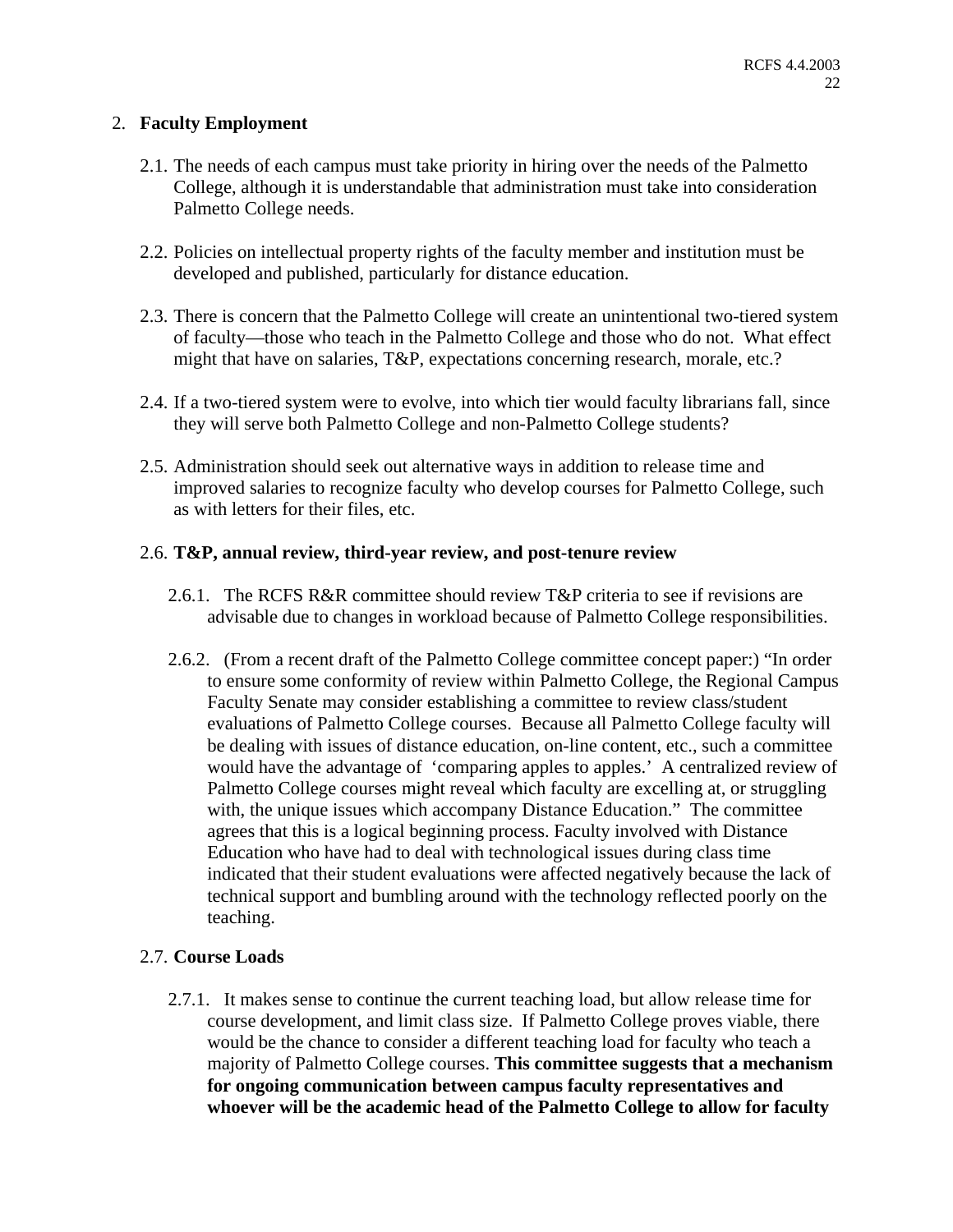# **feedback on faculty academic issues—a Palmetto College Academic Advisory Council, as it were.**

- 2.7.2. Faculty are concerned about how all courses will be covered with the addition of new courses. Will the result be shifting or increasing faculty workload?
- 2.7.3. Administration should be cautious in balancing overloads for faculty with course preparation and quality as well as a faculty member's other duties.
- 2.7.4. Faculty should receive one course release to develop a distance education course. Alternatively, if faculty can develop the course over the summer, then they should receive additional salary equivalent to teaching one summer course.
- 2.7.5. Concerning whether faculty should receive additional salary for the teaching of a distance ed course (vs. a locally taught course), the recommendation is "no", provided course enrollment is capped at a reasonable limit, similar to that which would be imposed should the class have been taught in a traditional manner. However, administration should accommodate and compensate for the additional faculty workload associated with Distance Education courses. For instance, faculty may be required to visit sites across the state in order to support students in the courses.
- 2.7.6. Would courses be limited only (or preference given) to students enrolled in Palmetto College? To open the classes to non-Palmetto College students would be beneficial, including the existing Bachelor of Arts in Interdisciplinary Studies fouryear program.

# 2.8. **Course Caps & Course Minimums**

- 2.8.1. Course enrollment should be capped at a reasonable limit, similar to that which would be imposed should the class have been taught in a traditional manner. However, this could be negotiable were there the availability of extra compensation or grading assistants.
- 2.8.2. Enrollment already plays a significant role in the courses that we can teach. How will it play into the courses faculty teach for Palmetto College and for the course that they don't teach so that they can teach the Palmetto College course? If a course is designed to be highly interactive, what is the smallest class size that it is practical to deliver?

# 3. **Faculty Senate**

3.1. Faculty prefer not to end or change the Regional Campuses Faculty Senate. In fact, it may be even prove a useful vehicle as the regional campuses grow to have more in common, once within the Palmetto College structure. However, if the final construction of the Palmetto College is similar to other "colleges" presently located on the Columbia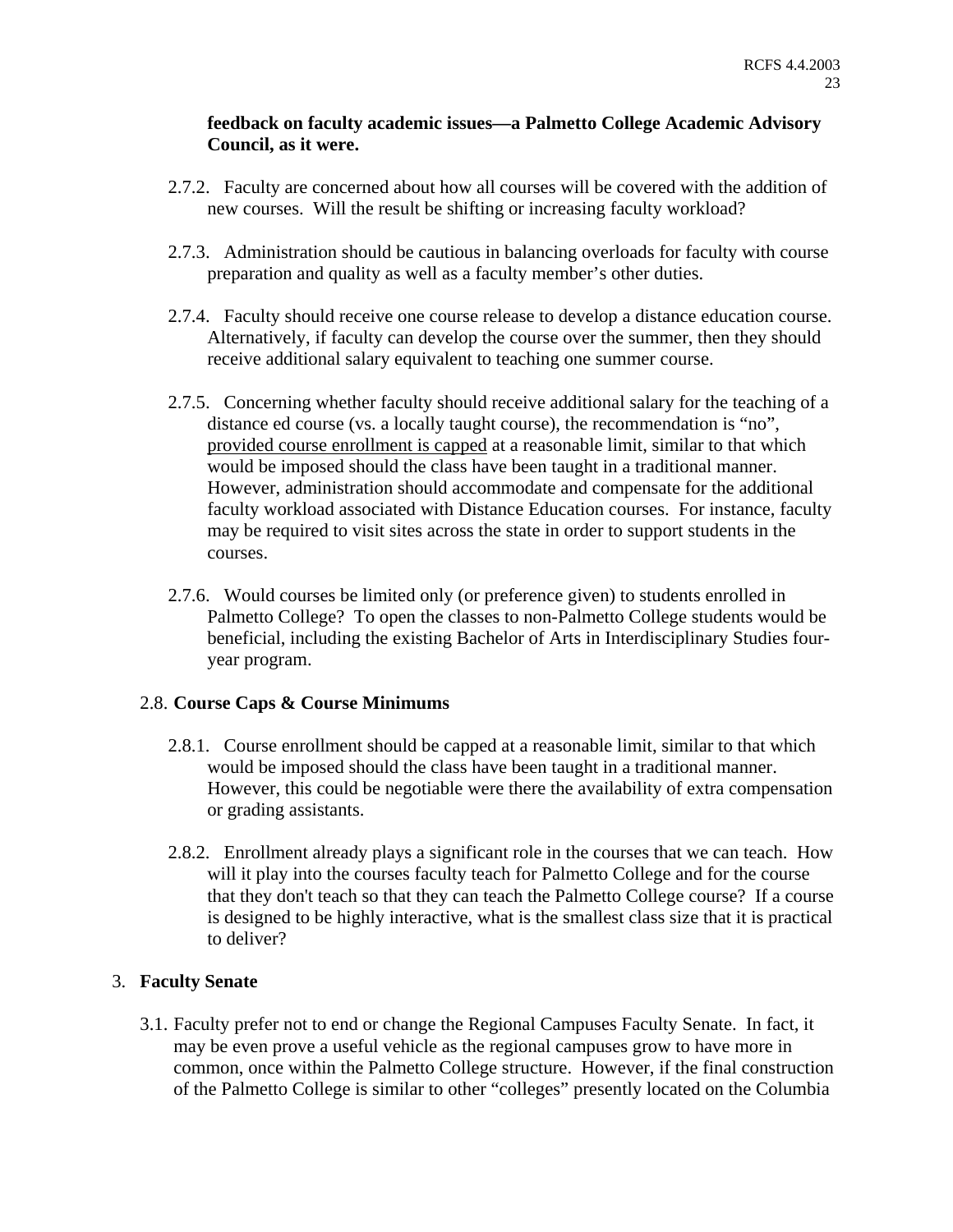campus, can we still maintain our Regional Campuses Senate when none of the other colleges has a senate of its own?

3.2. What sort of representation should Palmetto College have on the Regional Campuses Faculty Senate?

# 4. **Science lab courses**

- 4.1. Generally, the distance education format that would be so important in the Palmetto College is not as conducive for science courses as for humanities courses. Would labs even be feasible over Distance Education? Some of the schools that do a lot of Distance Education do simulations or do it yourself labs, which is unsatisfactory.
- 4.2. How will the college deal with core science requirements for Palmetto College degrees? A recent Palmetto College concept draft said, "Efforts will be made to improve laboratory facilities where appropriate with available resources. Courses will not be offered without appropriate laboratory facilities." The System Affairs committee believes that statement does not address the inevitable need for science courses that are not currently available on every campus but are appropriate for a particular degree.
- 4.3. This resources situation is similar to "Library Resources".

# 5. **Library resources**

- 5.1. Another Palmetto College report reads: "[The question of library support] should not be an issue. There are limitations on some campuses but programs only would be offered where facilities and support are adequate." While shared databases have greatly increased the availability of research resources on the Regional Campuses, it is short sighted to believe that resources for upper-division classes are adequate at all libraries. The same applies to "Lab Resources" above. Just to say that if the campus is not already equipped, then the courses just won't be offered there is to say that some campuses may not offer any upper division Palmetto College courses at all, or be extremely limited, unless increased funding is found to equip libraries and labs. In addition, those smaller campus libraries will need to provide support to those students taking upper-division Palmetto College courses from other campuses. Therefore, we support that, "new program proposals should include a checklist that describes the lab facilities, library support, technology, and other support services that are in place to support the program."
- 5.2. If there were funding available for collection growth, library facilities and staffing may not be adequate for that growth.

# 6. **Logistics**

6.1. Is it possible that Distance Education can facilitate ordering books, copying and distributing materials, and proctoring tests within their existing channels?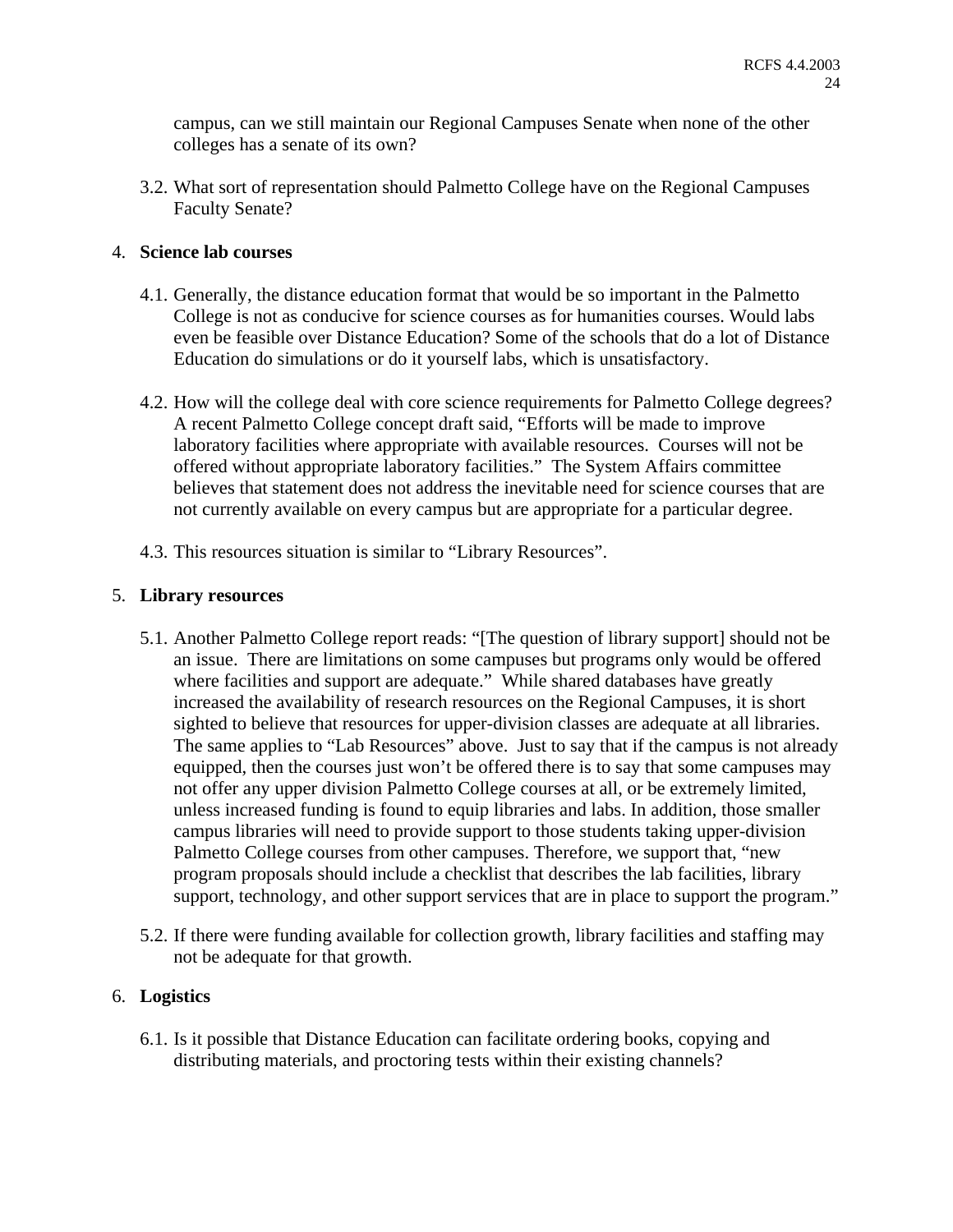6.2. Distance Ed faculty who are not already using web-based instruction should be encouraged and trained in the use of Blackboard or the web in the distribution of printed materials to their students.

# 7. **Distance Education Technology**

- 7.1. Coursework available through Distance Education is integral to the foundation and success of the Palmetto College. Unless the University makes a further substantial financial commitment to Distance Education on all the regional campuses, students will not receive equal service on each of the campuses.
- 7.2. Every campus must have an IT support person/engineer just for the Distance Education program to assist with running equipment. There will be daily logistical issues that require assistance. Faculty will have to make adjustments in teaching style to match the medium, but they should still be able to focus on the teaching and not the technology. Faculty do not want their teaching handicapped by the extraneous technology functions of Distance Education. Faculty do not want to have to become IT experts in order to teach Distance Education classes, and requiring them to be such will make recruiting for teaching Distance Education classes more difficult.
- 7.3. There are also issues regarding faculty willingness to participate in Distance Education activities and student acceptance of Distance Education courses. There are faculty and students who believe that this method of education is contrary to the University experience. In addition, faculty may feel that the Palmetto College is forcing them to change the way they teach. Because of this, faculty should have training opportunities to study the pedagogy of Distance Learning**.**
- 7.4. Campuses' budgets cannot withstand the costs of installing the required multimedia classrooms sufficient to accommodate the technology-enhanced courses delivered. How will all of this new equipment and tech support affect our current tech budgets and support? Will we have to pull money out of other areas to support our Palmetto College efforts? Campuses usually have already planned, if not committed, for expenditures for technology monies years in advance.
- 7.5. Faculty need to have top of the line equipment that allows them to teach the way they feel is best.
- 7.6. Provided new "smart classrooms" for Palmetto College are built, will they be reserved in preference for Palmetto College classes versus offering them equally to lower-level Distance Education classes originating from a Regional Campus?
- 7.7. USC Distance Education staff should be responsible for training faculty and campus Distance Education/IT staff in producing courses. DEIS has expressed its willingness to deliver training on site at the campuses, through two-way video, where and when the campuses prefer it. Ideally, training should take place on campus with the appropriate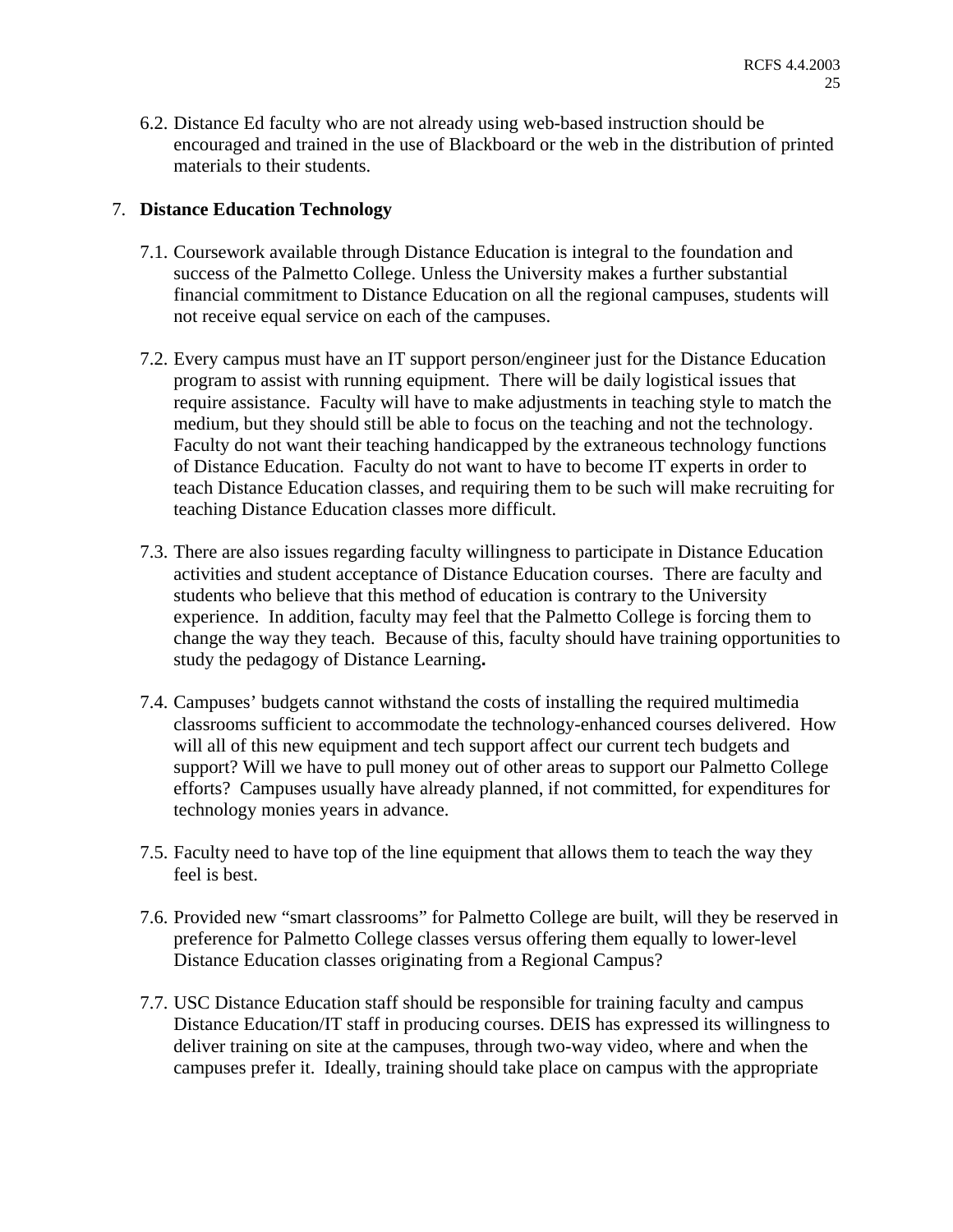equipment already installed. Faculty would also be encouraged to attend Blackboard training, also available on site.

7.8. Faculty appreciate the suggestion of the Palmetto College Committee for the development of a summer intensive program for faculty development and rewards for participation.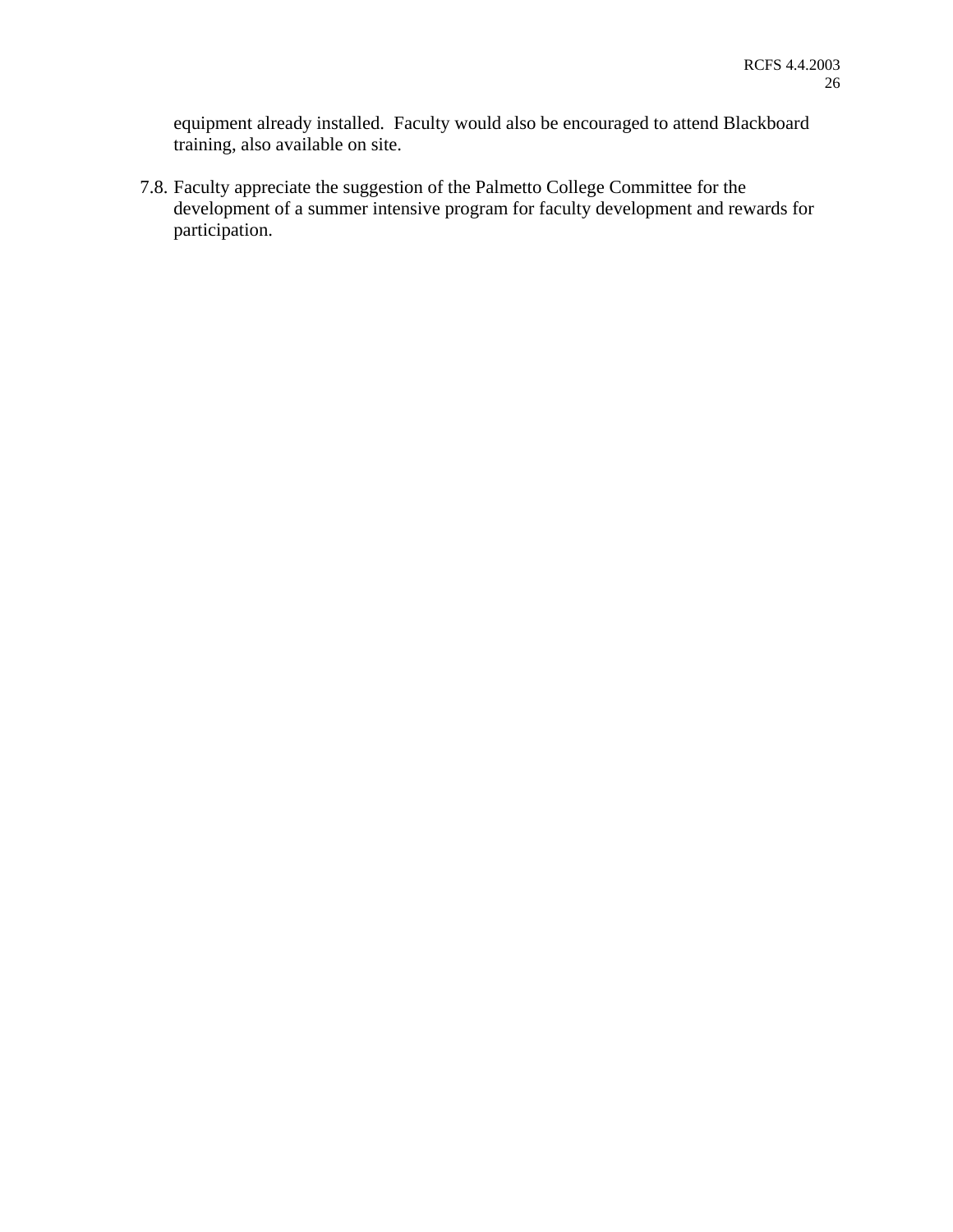Report of the Executive Committee Regional Campuses Faculty Senate 21 March 2003

The Executive Committee of the Regional Campuses Faculty Senate met at USC Columbia on 21 March 2003.

After reports by the Vice-Provost and Associate Vice-Provost, executive committee members gave reports of campus activities and chairs of standing committees of the Senate reported on current and upcoming committee actions.

**Vice-Provost Plyler** reported on budget issues, and discussed the President's interest in keeping tuition increases in the single-digit percentages. While all are agreed that this is ideal, a singledigit increase will not begin to offset the costs of the budget cuts on the regional campuses. The Vice-Provost also reports that the tenure and promotion process for this academic year is now complete, pending notification of candidates early in May.

**Associate Vice Provost West** reported on discussions regarding Value Centered Management in Columbia, which have preoccupied the administration there. Palmetto College is not a high priority at this time as a result, but work is progressing regarding the Palmetto College, particularly with the formation of the Palmetto College Faculty Advisory Committee, formed in response to a recommendation from the Regional Campuses Faculty Senate System Affairs Committee. She also reported on discussions with the Provost of the Stille proposal to merge the regional campuses with the technical colleges. The Provost reports that President Sorensen is dead set against this.

**Campuses reported** on local matters such as budget issues and enrollments, and several reported working on revised annual review processes for faculty.

The Committee discussed a charge for Rights and Responsibilities, asking the committee to consider revisions to the next edition of the *Regional Campuses Faculty Manual*. The *Manual* currently allows for no disciplinary action short of tenure revocation for faculty not fulfilling the obligations of their jobs.

System Affairs reported on a draft of a report, "Faculty Concerns Related to Formation of the Palmetto College." System Affairs recommended, and the Executive Committee agrees, that the document must be an ongoing report, revised continually as the Palmetto College concept continues to develop.

Welfare reported on arrangements regarding the 10:00 a.m. 12 May 2003 Tenure and Promotion Workshop.

Finally, the Committee discussed the work of the ad hoc committee charged with completing the clerical revisions of the *Regional Campuses Faculty Manual*. Those revisions are still in process.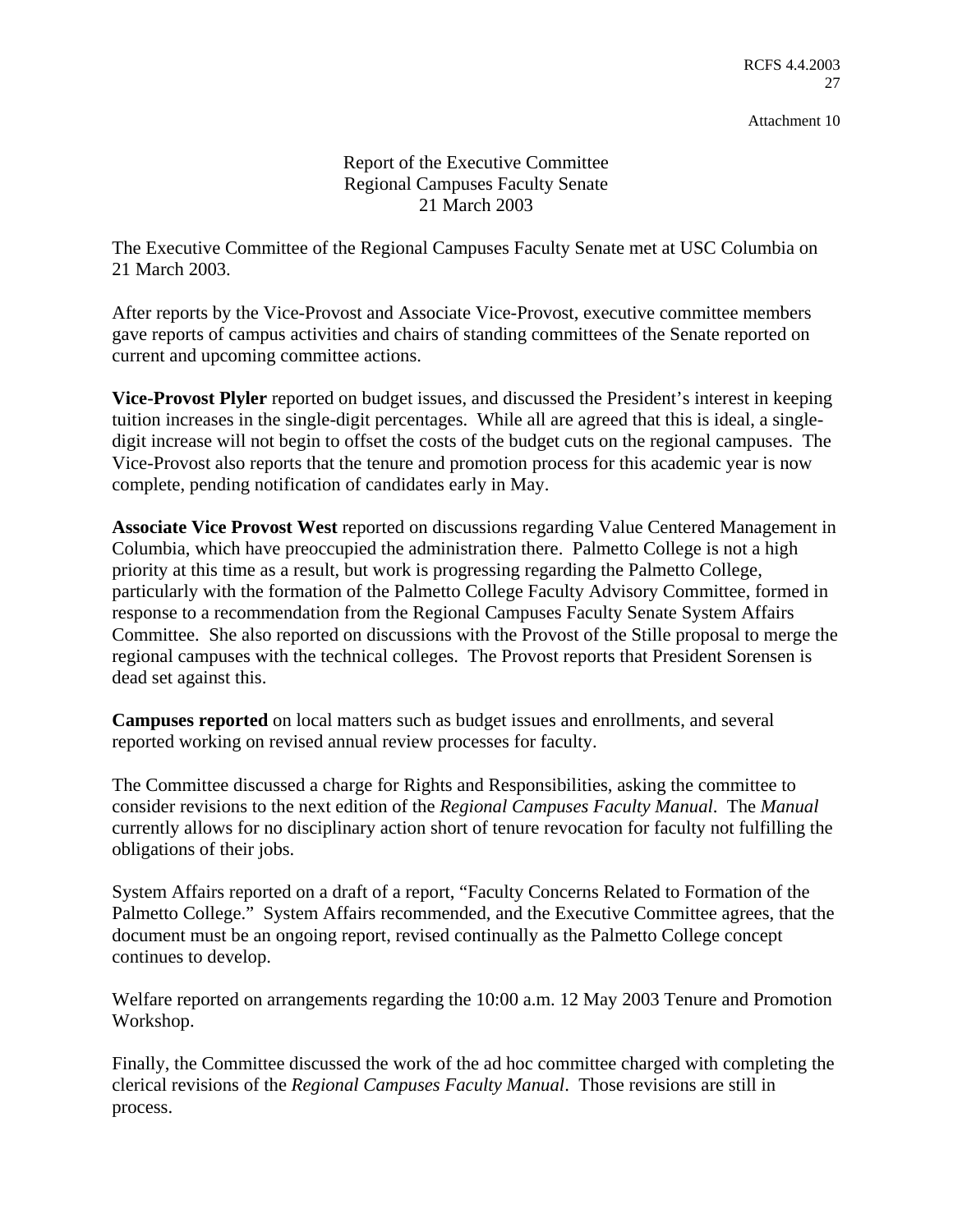# Report of the Executive Committee Regional Campuses Faculty Senate 4 April 2003

The Committee discussed again charges for Rights and Responsibilities regarding possible revisions to the *Regional Campuses Faculty Manual* concerning disciplinary action short of tenure revocation for faculty not fulfilling the obligations of their jobs. The Chair also asked the Rights and Responsibilities Committee to consider our service and scholarship categories, to make these more distinct. The teaching effectiveness section of the *Manual* includes a lengthy description of the various material that could be included in a file to document effective teaching, and consistency in the presentation of all three categories might be beneficial to candidates.

The Chair also urged the Executive Committee to consider how we can take a more active role as a legislative body. The Chair urges standing committees to conduct more formal fact-finding in deliberations regarding charges, assigning subcommittees to handle research and report back findings. Committees underestimate their power; each committee has the right to request speakers from human resources, legal, and any other divisions of the University to determine workable solutions that address the unique mission of our campuses. While committees are composed of members with a wide range of expertise, no group has all the needed expertise to form an informed opinion without additional information and thought.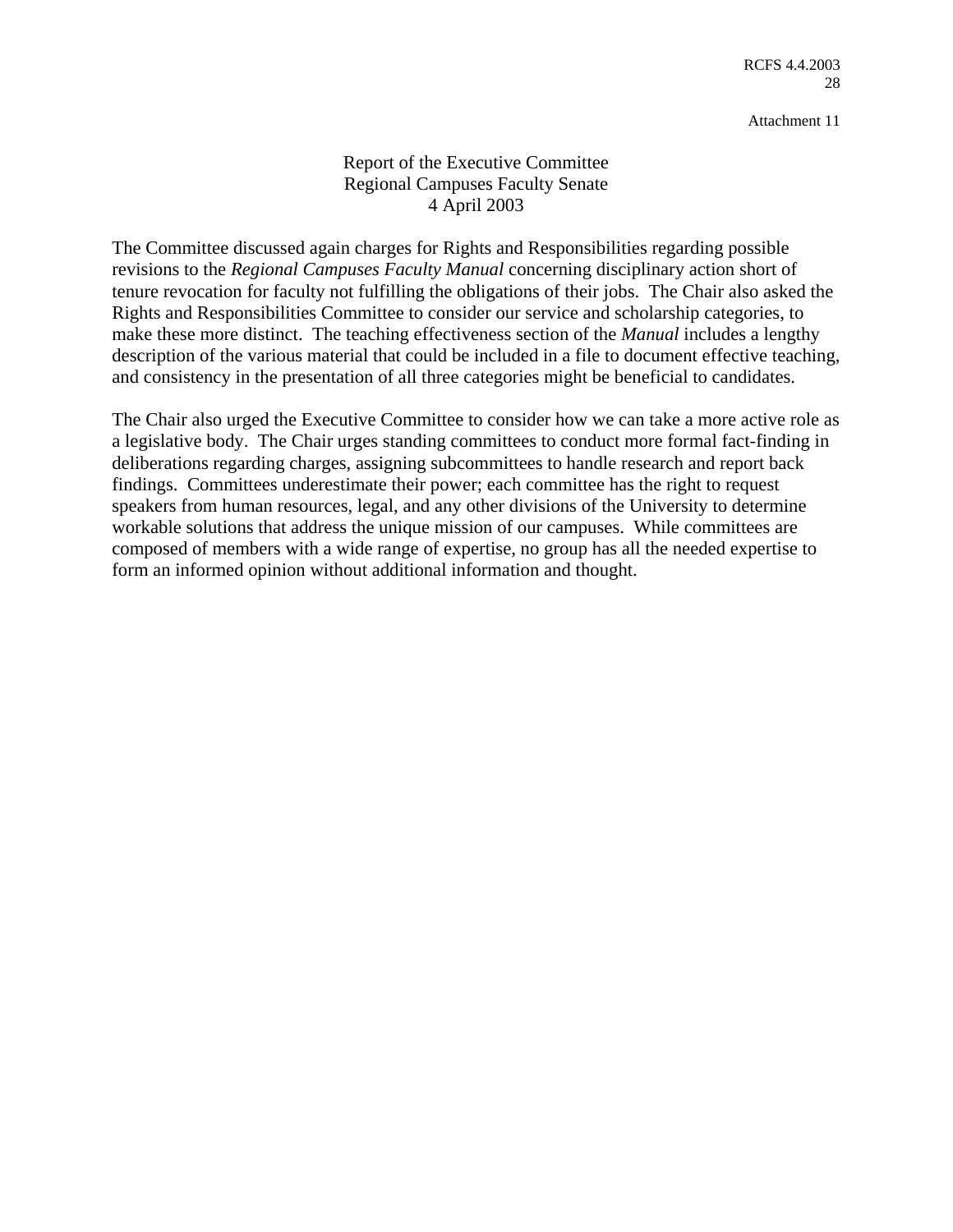# **Committee on Curricula and Courses Report**

# **Dr. Christine Borycki, USC Sumter April 4, 2003**

Of all the course proposals, deletions, description updates, and curriculum alterations and proposals that have come through the University Curricula and Courses Committee, there were only two things of interest to the Regional Campuses.

The first thing of interest is that there has been a change to Biology 101 Lab. It is now "enrollment by special permission only." The rational for this is that the lab and lecture have been combined into one four credit course. The Biology Department has agreed to keep this one credit lab in the Bulletin for a few years so that those Regional Campuses students who took BIOL 101 without the lab will have the opportunity to take the lab.

The second thing of interest is an issue that came up concerning technology assisted instruction. On the Columbia campus, if you want to change the delivery of an existing course by using technology, such as interactive television, videocassette, or internet using Blackboard, you must have it approved by the University Curricula and Courses Committee. When asked if this was true for Regional Campuses, the chair of the committee said that he assumed yes. This is an issue that may be best investigated by the Academic Affairs Committee of this body.

This is my last report as your University Curricula and Courses Committee representative. Thank you for giving me the opportunity to serve as your watchdog.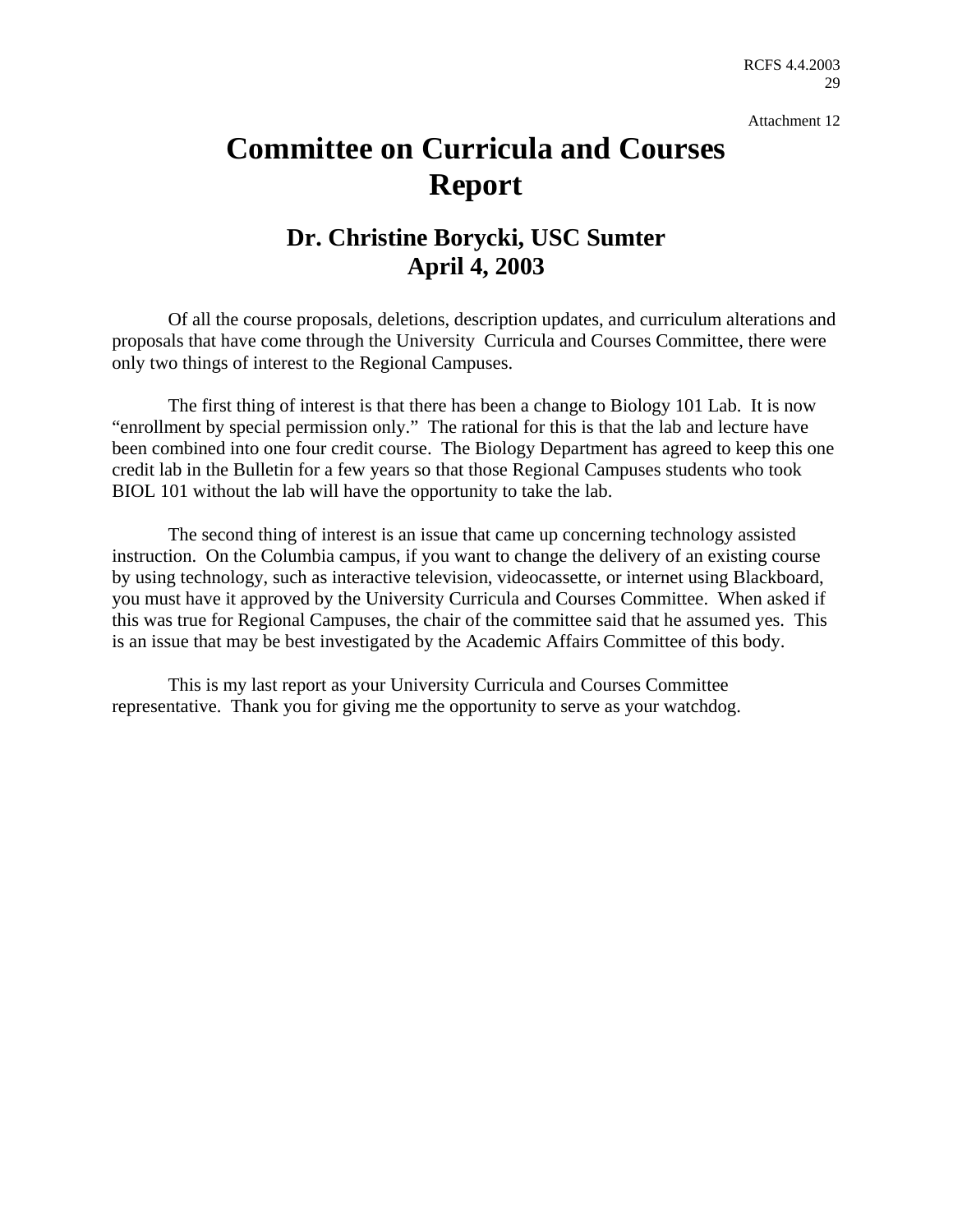# **Committee on Faculty Welfare Report Regional Campus Faculty Senate April 4, 2003**

February 20, 2003

### **Teaching Overload Compensation**

Dr. Sally Boyd presented a proposal to change the compensation for teaching overloads. The proposal was to keep the rate of compensation for teaching overloads the same  $(6.25\%$  of a nine-month salary per 3 credit hours with a floor of \$2,250) but to place a cap at \$3,500 for a 3 credit hour course and \$4,550 for a 4 credit hour course. The Committee felt that because of the lack of faculty raises the past 2 years and the ever increasing shift in health care costs that the faculty should not give up more. There were also concerns that this may set a precedent for changes in compensation for teaching summer school or through the imposition of caps. And finally, it was felt that the savings presented were minimal. The committee unanimously approved the following recommendation which was sent to the Provost: That the rate of compensation for overload teaching be **raised** to 7.5% of a nine-month salary per 3-hour course [prorated for a 4-hour course] with no cap.

### **Post-Tenure Review**

The Committee did not feel that the Provost in his January 14 response to the Committee adequately addressed the issues. Dr. Peter Graham, Chair, agreed to contact Provost Odom and ask for details of how a Dean arrives at his/her decision to overturn PTR committee faculty evaluations. To assure that faculty who received in writing a 'superior' PTR evaluation but did not receive a base salary increase could bring this to the attention of the Provost office, Dr. Graham agreed to write a letter to those faculty members.

March 20, 2003

### **Faculty Benefits**

Committee members expressed concern that many of USC's best and brightest faculty are leaving the University due to another year without raises, rising health benefit costs, and ever-spiraling budget cuts. A committee member reported that benefits were better at all the institutions where that faculty member had applied. The Committee asked that faculty member to put together a list of benefits that were better at other institutions as a starting point for a comparative study.

#### **Reserved Parking**

The Committee received a letter from faculty and staff who work in the Wardlaw Building who are concerned about the practice of assigned reserved parking spaces in the D1 lot. The Committee decided to invite Derrick Huggins, Deputy Director of Vehicle Management and Parking Services, to the next meeting to answer questions about guidelines for reserved parking.

Submitted by Linda K. Allman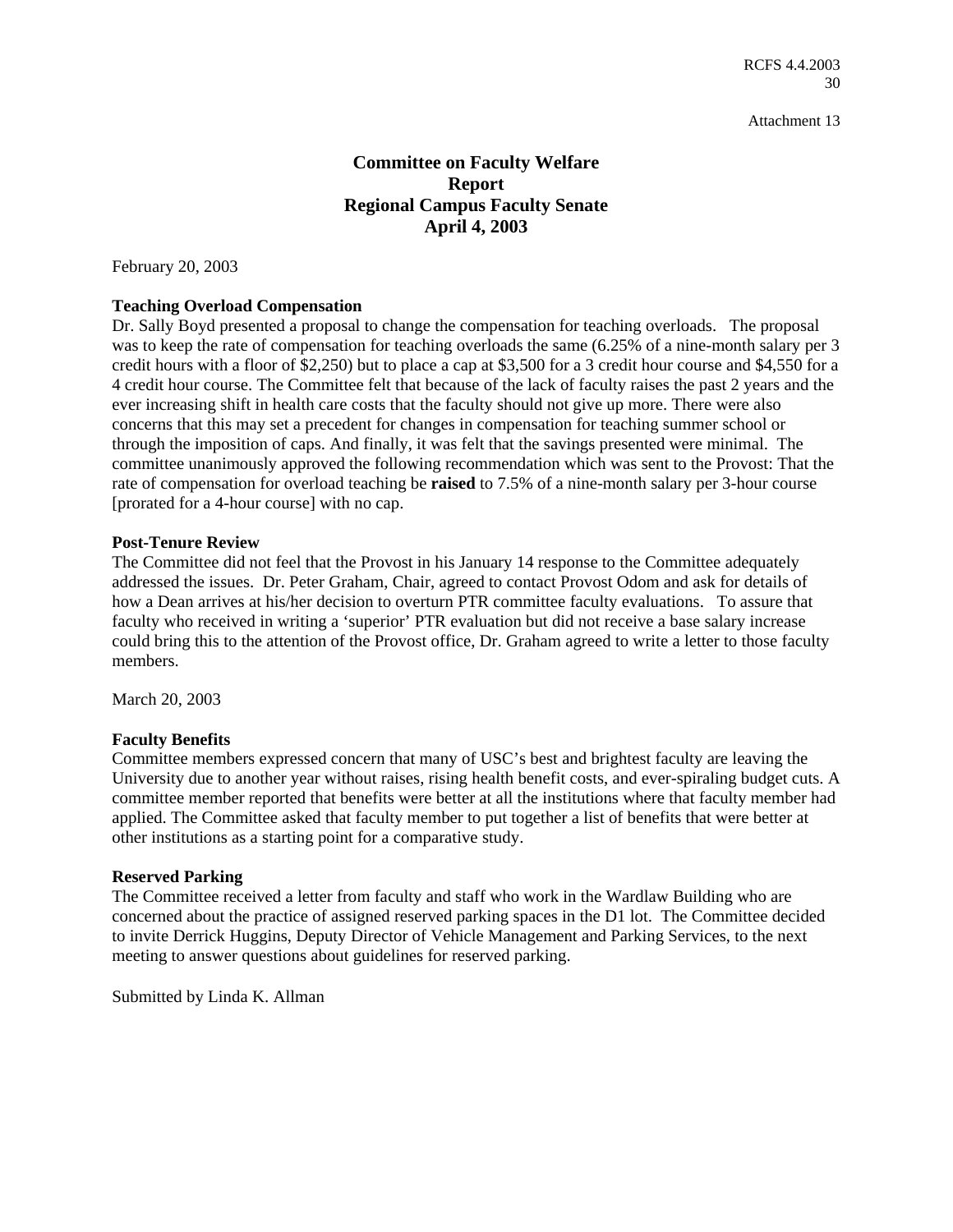RCFS 4.4.2003 31

Attachment 14

To: Regional Campuses Faculty Senate

From: John F. Logue Faculty Board of Trustees Liaison Committee

Subject: March 20, 2003 Meeting

The Academic Affairs and Faculty Liaison Committee of the USC Board of Trustees met Thursday, March 20, 2003. The meeting began in executive session to handle personnel matters (awarding of Honorary Degrees, Honorary Faculty Titles, several appointments with tenure and several transfers of academic appointment/tenure.).

During the open session, the committee listened to presentations and recommended the following:

1. Department name change for the Baruch W.Institute for Marine Biology and Coastal Research. The name would change to Baruch W.Institute for Marine and Coastal Sciences.

2. A name change and change of responsibilities for the "Drug and Alcohol Studies, Graduate Certificate Program." The new name would be, "Drug and Addictions Studies, Graduate Certificate Program." The program would move from the Arnold School of Public Health to the Department of Criminology and Criminal Justice, College of Liberal Arts.

- 3. Approval of three USC Columbia Education Programs
	- a. BA in Early Childhood Education
	- b. BA in Elementary Education
	- c. BA/BS in Middle Level Education

4. Approval of new program proposal for Master of Retailing, College of Hospitality, Retail and Sport Management, USC Columbia.

5. Approval for modifying USC Spartanburg's teaching education program by adding certification for "Teaching English to Speakers of Second Languages."